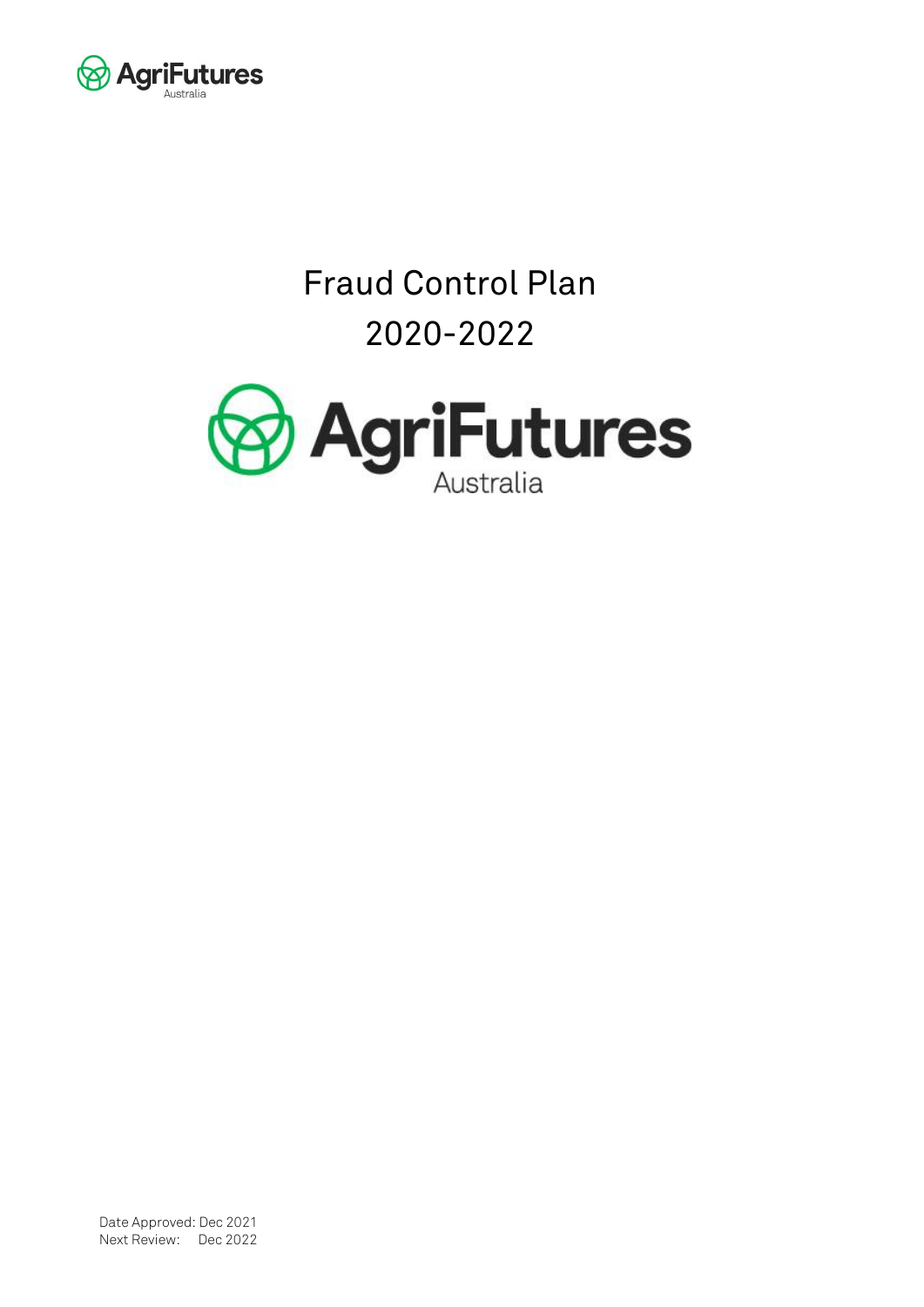

# **Fraud Control Plan 2020-2022**

| 1.   |                                                                 |  |  |  |  |
|------|-----------------------------------------------------------------|--|--|--|--|
| 2.   |                                                                 |  |  |  |  |
| 3.   |                                                                 |  |  |  |  |
| 4.   |                                                                 |  |  |  |  |
| 5.   |                                                                 |  |  |  |  |
| 6.   |                                                                 |  |  |  |  |
| 7.   |                                                                 |  |  |  |  |
| 8.   | Components of the Corporation's Fraud Control Plan  8           |  |  |  |  |
| 8.1. |                                                                 |  |  |  |  |
| 8.2. |                                                                 |  |  |  |  |
| 8.3. |                                                                 |  |  |  |  |
| 8.4. |                                                                 |  |  |  |  |
| 9.   |                                                                 |  |  |  |  |
| 10.  |                                                                 |  |  |  |  |
| 11.  |                                                                 |  |  |  |  |
| 12.  |                                                                 |  |  |  |  |
|      |                                                                 |  |  |  |  |
|      | Attachment 2 - Fraud Control Treatment Plan 2018-2020 18        |  |  |  |  |
|      | Attachment 3 - Allegation Reporting Template and Guidelines  19 |  |  |  |  |
|      | Attachment 4 - Initial Assessment Template and Guidelines  22   |  |  |  |  |
|      |                                                                 |  |  |  |  |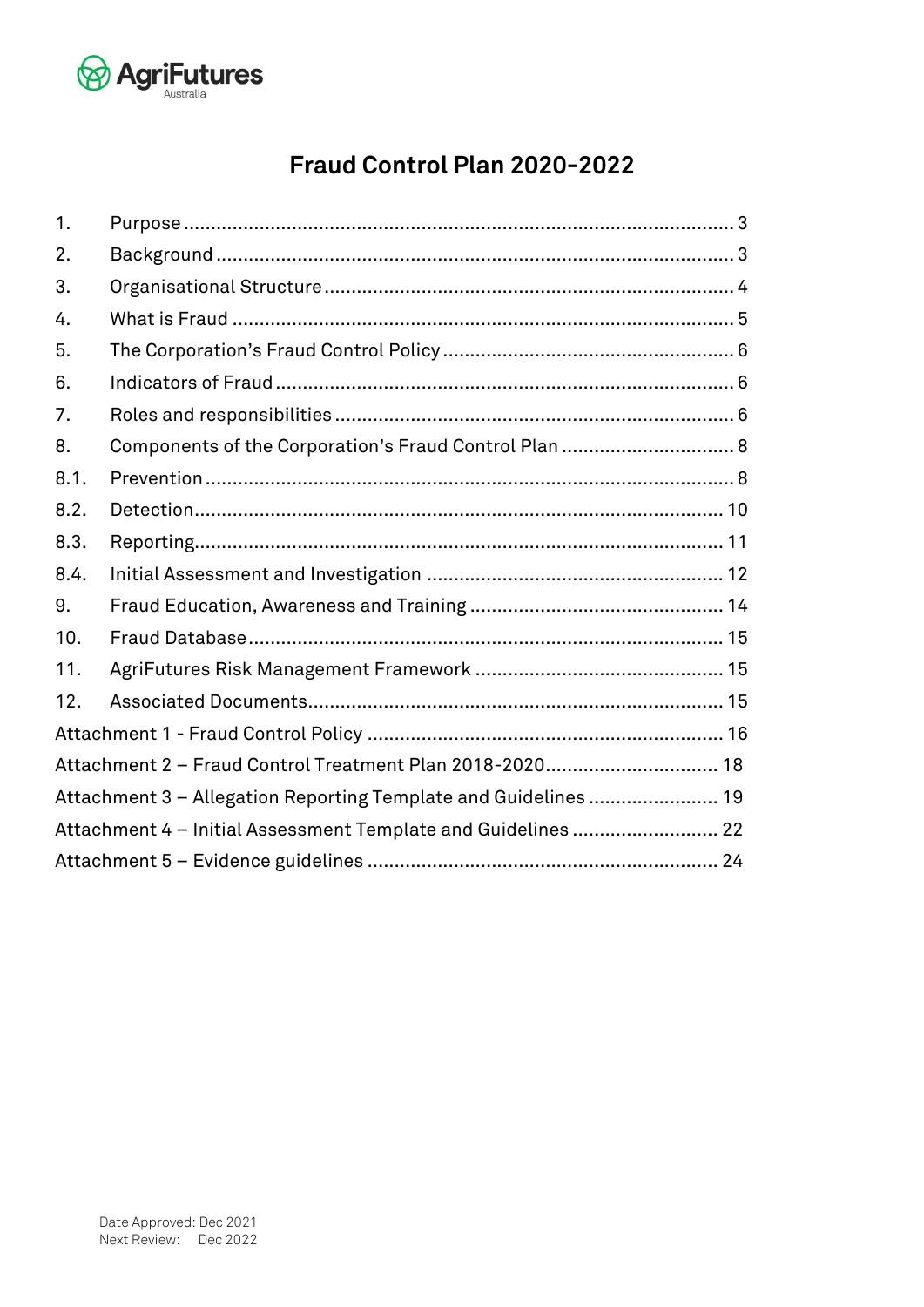

#### <span id="page-2-0"></span>**1. Purpose**

The Public Governance, Performance and Accountability Act 2013 (PGPA Act) establishes a framework for the accountable authority of a Commonwealth entity to govern the entity in a way that promotes the proper use and management of public resources for which the authority is responsible, the achievement of the purposes of the entity and the financial sustainability of the entity.

A rule has been established for fraud risk management and controls for Commonwealth entities to support sections 15 and 16 of the PGPA Act, the rule articulates the key elements required for the establishment and maintenance of fraud risk management and control systems, including assessment and control plans, education and training, prevention, detection, investigation, response and reporting relating to fraud. These elements, implemented with regard to guidance on fraud control issued by the Minister for Justice<sup>1</sup>, articulate a flexible framework for fraud control that can be tailored to the circumstances and needs of different entities while providing coherent, consistent, transparent and accountable requirements.

This Fraud Control Plan documents the Corporation's approach to controlling fraud, encompassing prevention, detection, reporting and investigation measures. The Fraud Control Plan will be distributed widely in the Corporation to raise the awareness and profile of fraud issues to staff so they can consider fraud in the context of their daily functions and processes at the Corporation. Managing fraud is a natural and embedded part of doing business at the Corporation.

#### <span id="page-2-1"></span>**2. Background**

The Corporation is a statutory corporation formed under the *Primary Industries Research and* Development Act 1989 (PIRD Act). It was established by the Australian Government to work closely with rural industries on the organisation and funding of their research, development and extension needs.

The Corporation's vision is enhanced prosperity for Australian rural industries and their communities, and the goals are to:

- a. promote leadership and innovation in the rural sector;
- b. increase profit and productivity in rural industries; and
- c. enhance sustainability across the rural sector.

The Corporation is fully committed to governance systems that enhance performance and compliance. The Corporation Board monitors the review of policies and processes concerning all major areas of operations within the Corporation. The Corporation has an obligation to manage its risks, including fraud, under the PGPA Act.

<sup>1</sup> Currently the Commonwealth Fraud Control Framework 2017.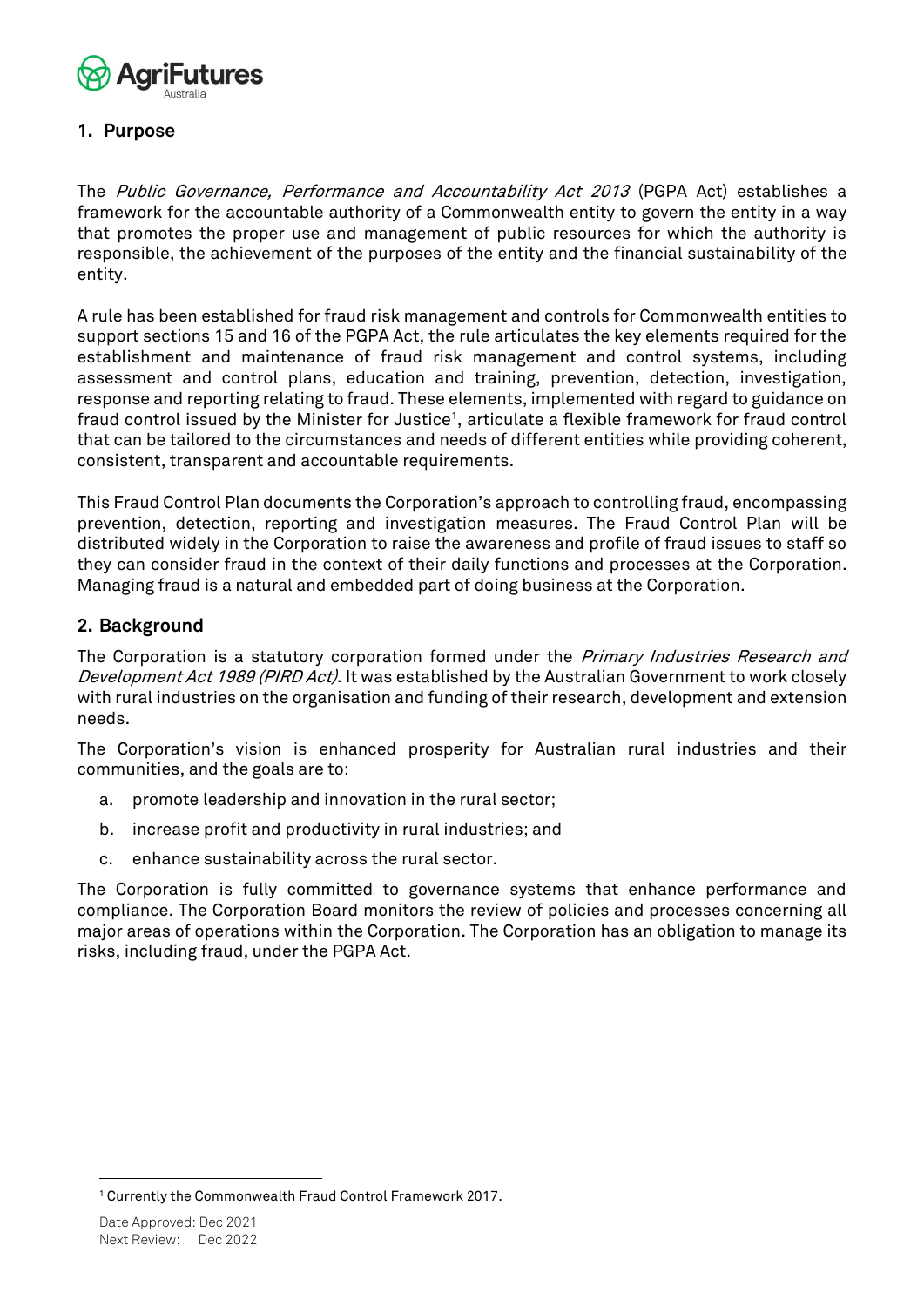

### <span id="page-3-0"></span>**3. Organisational Structure**

An outline of the organisational structure is provided in the diagram below:



\* denotes third-party employee, not a part of the ASL cap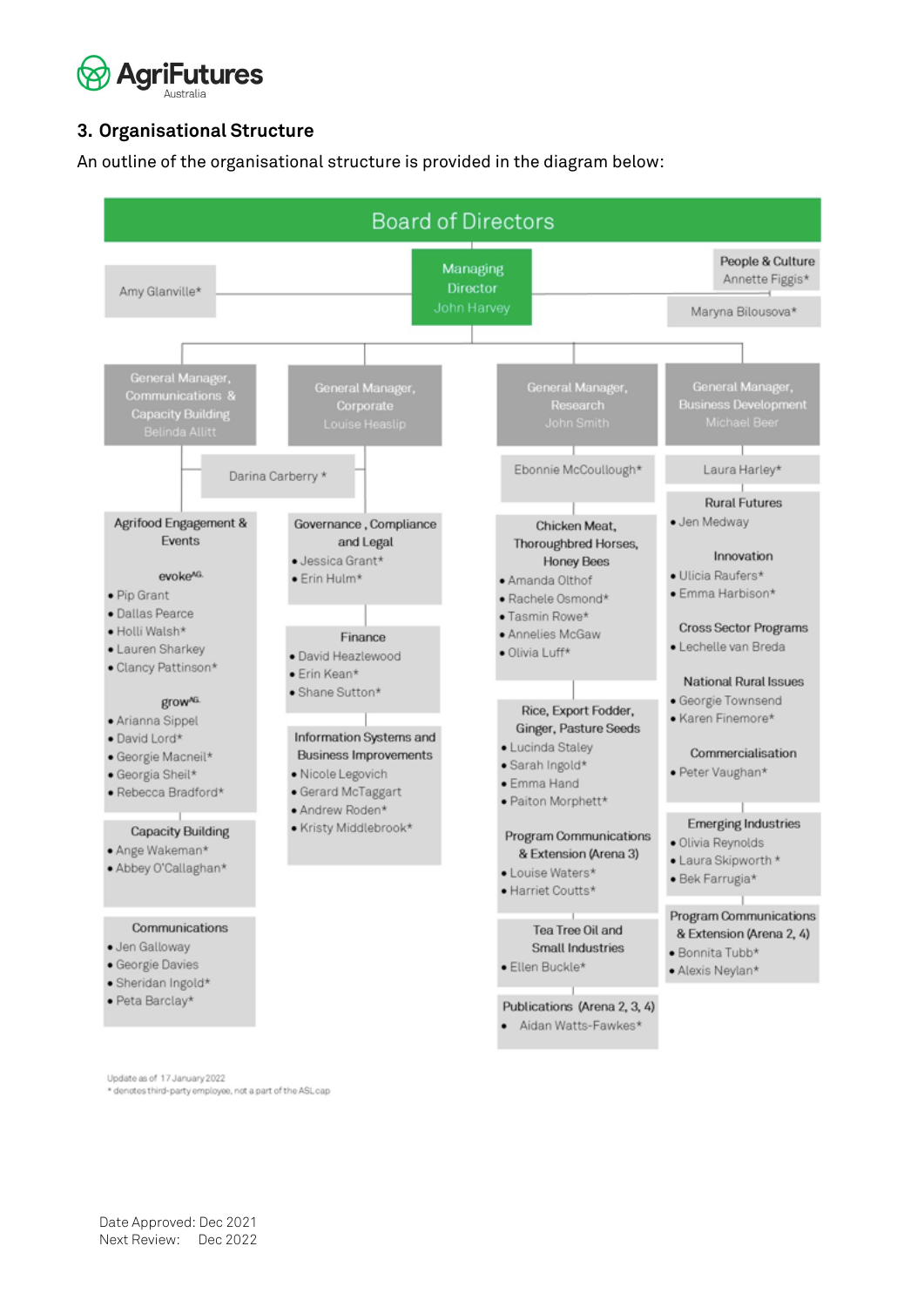

#### <span id="page-4-0"></span>**4. What is Fraud?**

The Commonwealth Fraud Control Framework (the Framework) defines fraud as 'Dishonestly obtaining a benefit, or causing a loss, by deception or other means'. The Framework acknowledges that there is 'a mental or fault element to fraud; it requires more than carelessness, accident or error'.

This definition includes (but is not limited to):

- a. theft;
- b. accounting fraud (false invoices, misappropriation etc.);
- c. unlawful use of, or obtaining property, equipment, material or services;
- d. causing a loss, or avoiding and/or creating a liability;
- e. providing false or misleading information to the Commonwealth, or failing to provide it where there is an obligation to do so;
- f. misuse of Commonwealth assets, equipment or facilities;
- g. making, or using false, forged or falsified documents; and
- h. wrongfully using Commonwealth information or intellectual property.

A benefit is not restricted to monetary or material benefits, and may be tangible or intangible, including the unauthorised provision of access to or disclosure of information. A benefit may also be obtained by a third party rather than, or in addition to, the perpetrator of the fraud.

Fraud against the Commonwealth can take many forms, and may target:

- a. revenue;
- b. property (e.g. cash, computers, other portable and attractive items, stationery);
- c. information and intelligence (e.g. personal information or classified material);
- d. Commonwealth program funding and grants (e.g. education, childcare, employment);
- e. entitlements (e.g. expenses, leave, travel allowances, attendance records);
- f. facilities (e.g. unauthorised use of vehicles, information technology and telecommunication systems); and
- g. money or property held in trust or confiscated.

The risk of fraud can come from inside an agency, that is, from its employees or contractors. This is known as internal fraud. External fraud, on the other hand, is where the risk of fraud comes from outside the agency, that is, from external parties, such as clients, service providers or other members of the public.

Staff should also be alert to the risk of complex fraud involving collusion between staff and external parties. Complex fraud, which may also constitute corrupt conduct, can include instances where an employee or group of employees:

a. are targeted and succumb to exploitation by external parties (bribery, extortion, grooming for favours or promises); or

b. initiate the misconduct (including through infiltration of an agency by an external party).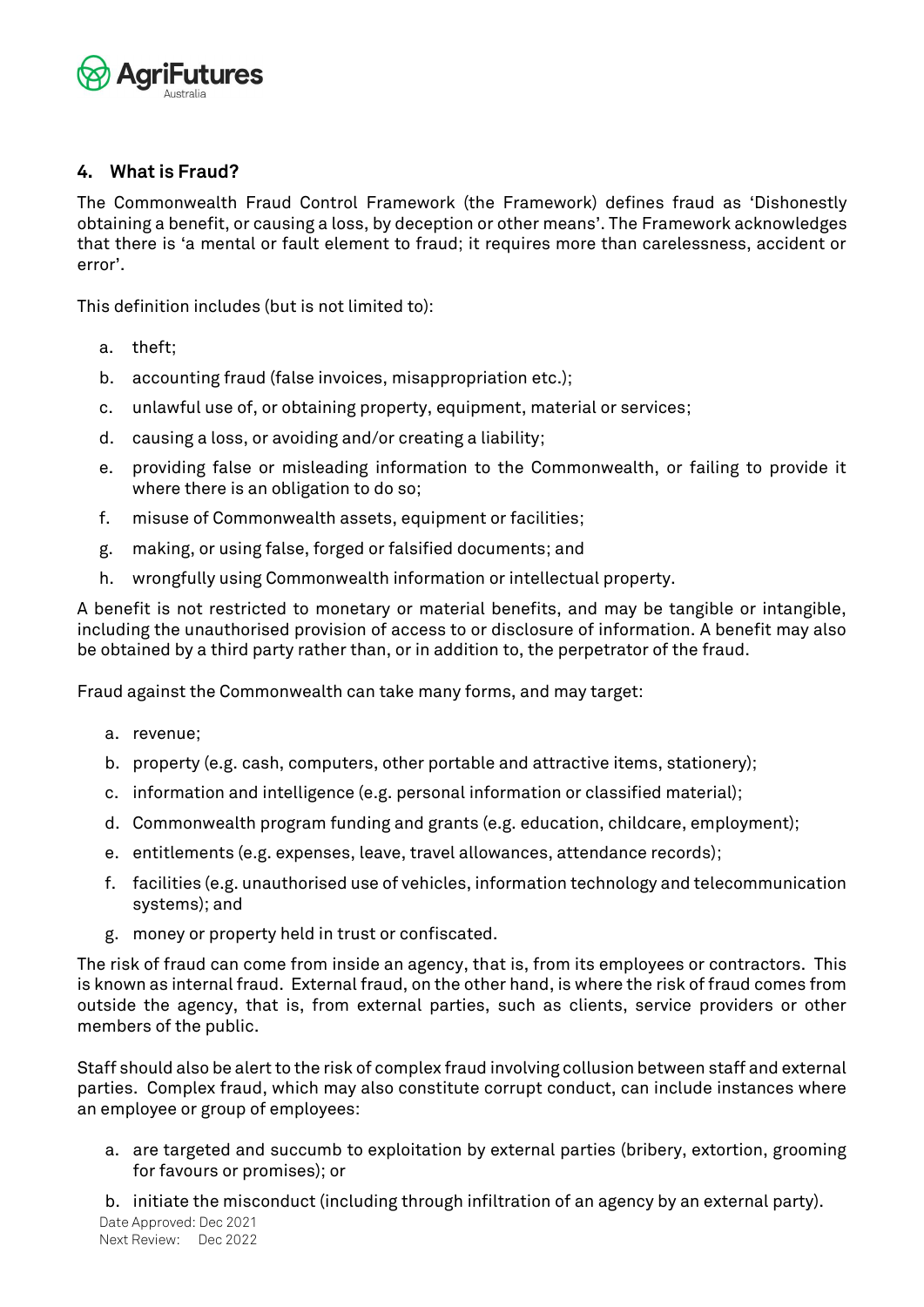

Note that some forms of corrupt conduct, such as soliciting for bribes or secret commissions, may not cause a direct loss to the Commonwealth, but may distort the market for fair provision of services or inflate prices.

Fraud includes the emerging area of Identity Fraud defined by the Australian National Audit Office as 'the gaining of money, goods, services or other benefits or the avoidance of obligations through the use of a fabricated identity, a manipulated identity, or a stolen / assumed identity'.

#### <span id="page-5-0"></span>**5. The Corporation's Fraud Control Policy**

The Corporation's Fraud Control Policy is issued in accordance with the Commonwealth Fraud Control Framework 2017, and seeks to assist employees, contractors and the public understand what fraud is and encourage employees at all levels to participate in protecting public resources. Whilst key principles are communicated through this policy and plan, more detailed information is available via the source sections of the Commonwealth Fraud Control Framework 2017.

The Corporation's Fraud Control Policy is provided at Attachment 1 to this document.

#### <span id="page-5-1"></span>**6. Indicators of Fraud**

Managers and staff should be alert to the common signs of fraud. Signals for potential fraud include:

- a. illogical excuses and reasons for unusual events or actions;
- b. senior staff involved in routine process work such as purchasing, ordering and receiving of goods;
- c. staff evidently living beyond their means, who have access to funds or control or influence over service providers;
- d. excessive staff turnover;
- e. staff who do not take holidays for extended periods;
- f. potential conflicts of interest not declared;
- g. excessive number of duties (e.g. both processing and approving the same transaction) residing with one person;
- h. undue secrecy, or excluding people from available information;
- i. staff who treat controls and standard practice as challenges to be overcome or defied;
- j. evidence of failure to conduct reference checks on staff prior to employment;
- k. unauthorised changes to systems or work practices;
- l. missing documentation relating to client or agency financial transactions;
- m. "Blind approval," where the person signing does not sight supporting documentation;
- n. duplicate invoices; and
- o. alterations of documents.

#### <span id="page-5-2"></span>**7. Roles and responsibilities**

The Corporation's Board has primary responsibility for fraud control across the organisation, with key Management being delegated specific fraud control responsibilities. Roles and responsibilities relating to Fraud Control within the Corporation are outlined in the table below: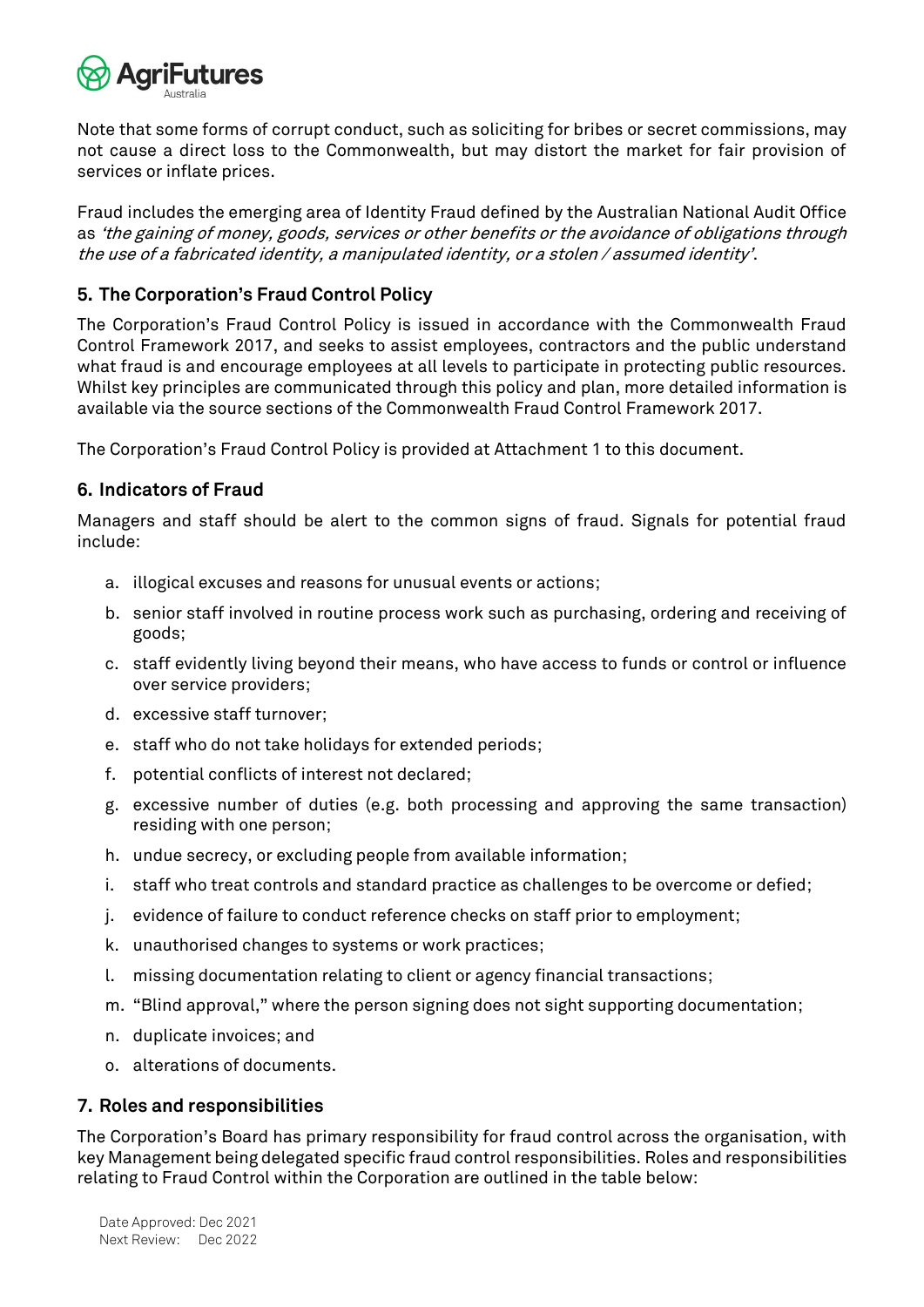

| <b>Role</b>                                                | <b>Responsibilities</b>                                                                                                                                                                                                                                                                                                                                                                                                                                                                                                                                                                                                               |
|------------------------------------------------------------|---------------------------------------------------------------------------------------------------------------------------------------------------------------------------------------------------------------------------------------------------------------------------------------------------------------------------------------------------------------------------------------------------------------------------------------------------------------------------------------------------------------------------------------------------------------------------------------------------------------------------------------|
| <b>Managing Director</b>                                   | The Managing Director has principal responsibility for fraud control<br>in the Corporation and for ensuring that the Corporation complies<br>with the Commonwealth Fraud Control Framework 2017. The<br>Managing Director is the primary contact point for fraud<br>allegations and is the responsible officer for appointing<br>Investigation Officers and making decisions in circumstances<br>involving reported or suspected fraud.                                                                                                                                                                                               |
| <b>Audit Committee</b>                                     | The Chair of the Audit Committee is the responsible officer for<br>appointing an Investigation Officer and making decisions where<br>the Managing Director is the subject of reported or suspected<br>fraud. The Audit Committee evaluates the Corporation's fraud risk<br>assessments and monitors the adequacy of its Fraud Control Plan.                                                                                                                                                                                                                                                                                           |
| <b>General Manager</b><br>Corporate                        | The General Manager Corporate is the responsible officer for fraud<br>control policy and the collection of data on fraud and fraud control<br>activities within the Corporation.                                                                                                                                                                                                                                                                                                                                                                                                                                                      |
| <b>General Managers</b><br>/ Senior Managers<br>/ Managers | Managers are required to manage the risks that fall within their<br>area of responsibility and promote a corporate culture that fosters<br>ethical behaviour and accountability. It is important to identify,<br>assess, prevent and treat fraud risks as part of overall risk<br>management and business planning strategies. However, fraud<br>risks should be highlighted to enable these risks to be identified<br>and reported on separately in accordance with Commonwealth<br>Government reporting requirements. Managers also must ensure<br>there is a high level of fraud awareness amongst their staff and<br>contractors. |
| All staff, third-<br>party employees<br>and contractors    | Staff, third-party employees and contractors should take into<br>account the need to prevent and detect fraud as part of their<br>normal<br>responsibilities.<br>should<br>They<br>participate<br>risk<br>in<br>management exercises and assist with the development of fraud<br>control measures. They must provide assistance and co-operate<br>fully with any fraud investigations, and report all instances of<br>suspected fraud.                                                                                                                                                                                                |

In case of uncertainty, all questions in relation to roles and responsibilities should be directed to the General Manager, Corporate.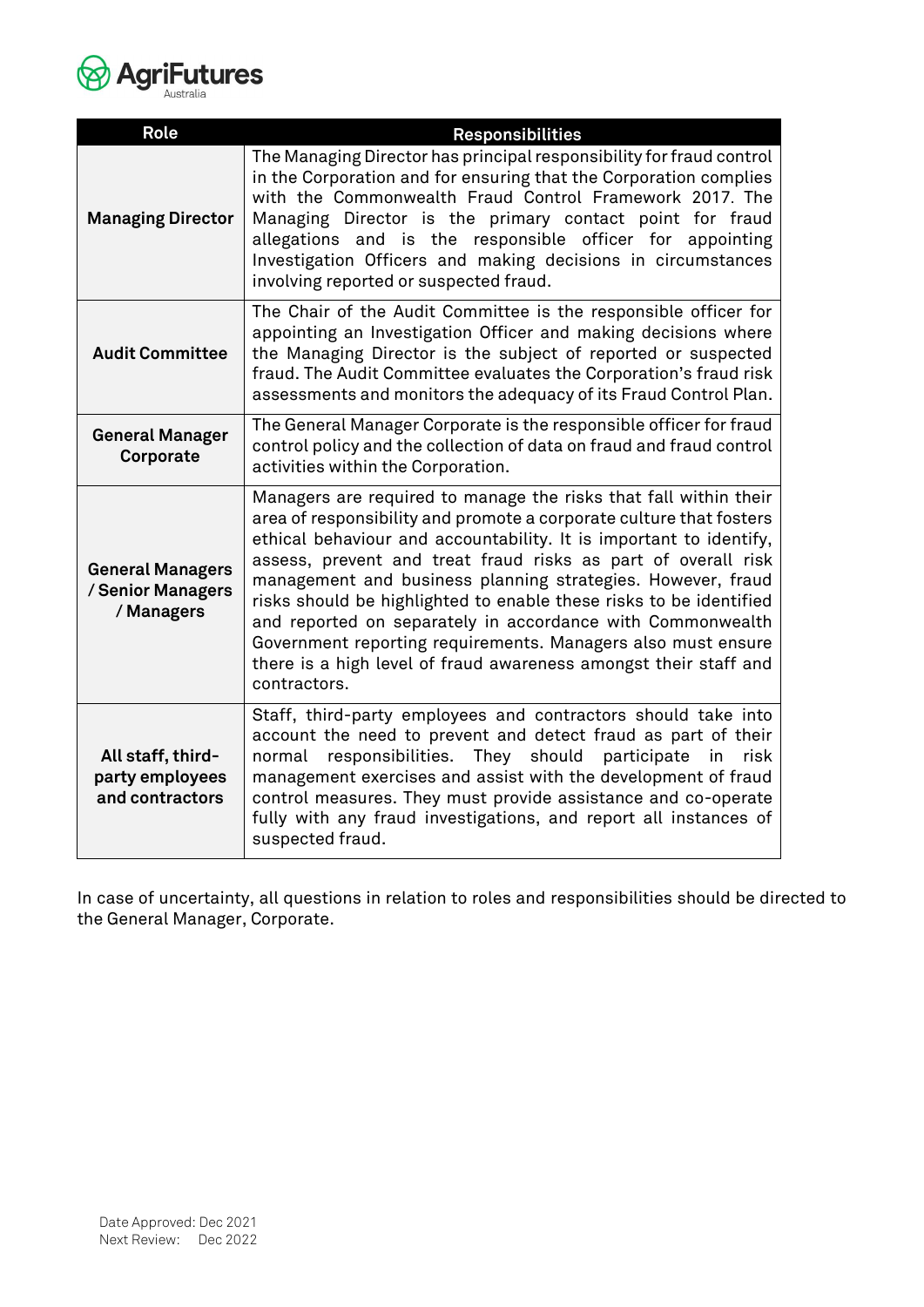

#### <span id="page-7-0"></span>**8. Components of the Corporation's Fraud Control Plan**

The Corporation's fraud control plan is structured around four key fraud control activities:

| <b>Activity</b>                                             | <b>Description</b>                                                                                                                                                                                                                                                                                                                                                                                                               |
|-------------------------------------------------------------|----------------------------------------------------------------------------------------------------------------------------------------------------------------------------------------------------------------------------------------------------------------------------------------------------------------------------------------------------------------------------------------------------------------------------------|
| Prevention                                                  | Providing a summary of the identified internal and external fraud risks<br>or vulnerabilities associated with the Corporation. Identification of<br>the treatment strategies or controls (including policies, governance<br>and other structures, and procedures) put in place to mitigate the<br>identified risks of fraud or attempted fraud. Strategies for ensuring<br>that the Corporation meets its training requirements. |
| <b>Detection</b>                                            | Identification of information about implementation and detection<br>such as identifying positions responsible for implementation,<br>timeframes, monitoring arrangements, and channels and processes<br>for employees, contractors or members of the public to report fraud<br>or suspected fraud.                                                                                                                               |
| Reporting                                                   | Establishing mechanisms for collecting, analysing and reporting the<br>number and nature of incidents of fraud or alleged fraud within or<br>against the Corporation.                                                                                                                                                                                                                                                            |
| <b>Initial</b><br><b>Assessment</b><br>and<br>Investigation | Establishing protocols setting out how the agency will handle<br>allegations/suspicions of fraud, including assessment of allegations,<br>establishment of investigations and options for resolution of<br>incidents (such as referral to the AFP / DPP and when/how to initiate<br>recovery action).                                                                                                                            |

The Corporation may utilise the services of contractors or consultants to assist with fraud control activities, including Prevention and Detection. Qualifications outlined in the Framework are relevant for Corporation staff directly involved in fraud control activities, including Prevention or Detection. Corporation Management will assign fraud control activities based on experience and qualifications.

The Corporation's approach to meeting the requirements of each of these activities is discussed below.

#### <span id="page-7-1"></span>**8.1. Prevention**

Effective fraud prevention relies upon a strong fraud risk assessment process. Under this plan, and in accordance with the Framework, the Corporation identifies potential risks and implements appropriate treatments to minimise the risk. This process is undertaken in a manner consistent with the Australian/New Zealand Standard AS/NZ ISO 31000-2009 Risk Management – Principles and Guidelines. The steps taken to determine risks which should be subject to treatment are as follows:

- a. establish the likelihood and consequence of each risk;
- b. establish the current controls;
- c. assess whether the current level of risk should be accepted in the context of current processes and controls; or, whether current controls could be strengthened – in both the context of reducing fraud risk and improving overall processes within the organisation; and
- d. determine the treatment where the current risk level was deemed unacceptable.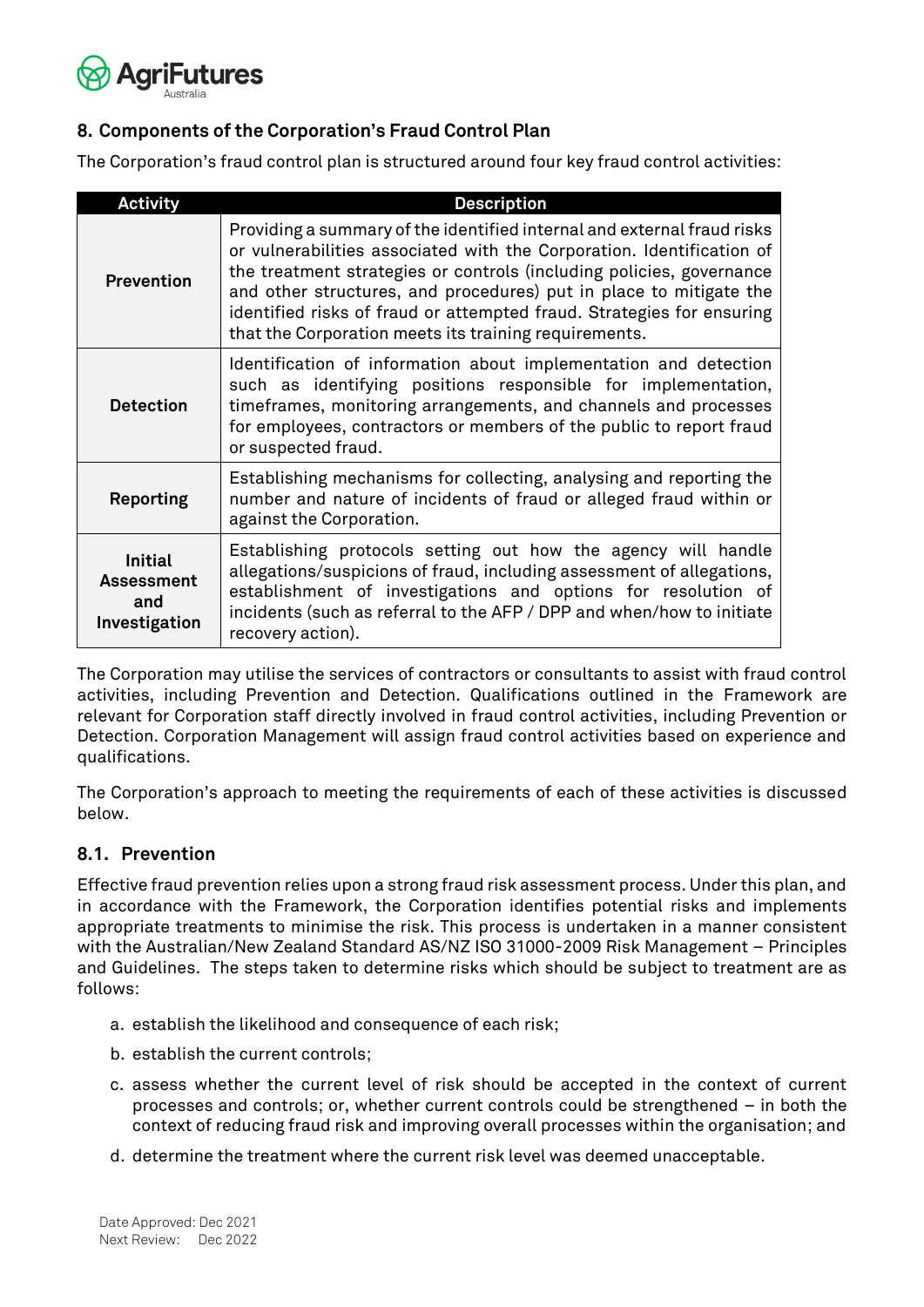

#### **In accordance with the Framework:**

- a. the Corporation conducts a risk assessment, including fraud risks, at least once every two years, or more often if necessary. This risk assessment process is conducted as part of the Corporations organisational risk assessment process, and results in a risk based approach to fraud management cognisant of likelihood and consequence. This process provides an opportunity for risks and related strategies to be refined progressively.
- b. this risk assessment process is subject to the direct oversight and supervision of the General Manager Corporate.
- c. this risk assessment process is compliant with both Australian/New Zealand Standard AS/NZ ISO 31000-2018 Risk Management – Principles and Guidelines and Australian Standard AS 8001-2008 Fraud Corruption and Control.
- d. risk assessments consider internal and external fraud risks.
- e. risk assessments include the careful assessment of likelihood and consequence of fraud.
- f. where the Corporation undergoes a substantial change in structure, function, or where there is a significant transfer in function, the Corporation must undertake another fraud risk assessment in relation to changed functions.
- g. risk assessment strategies documented in formal risk treatment plans are reviewed and refined on an on-going basis in light of experience with continuing or emerging fraud vulnerabilities. These treatment plans document the nature of the treatment, the positions responsible, time frames and provide a monitoring mechanism for evaluating the treatment of risks.
- h. the Corporation's Board, the Audit Committee, management and staff are responsible for the ongoing implementation of the Plan and will do so by:
	- i. treating or managing each risk through the implementation of risk treatment plans;
	- ii. incorporating risk management strategies, detailed in this Plan, into the Corporation's broader business planning processes;
	- iii. annually reviewing and updating the Plan to account for changes in risks; and
	- iv. the Corporation conducts annual training in fraud awareness raising and prevention for all employees and designated contractors.
- i. the outcomes of fraud risk assessments are provided to the Corporation's internal audit function, for consideration in the annual audit work program.
- j. the Corporation provides a copy of this Fraud Control Policy and Plan to designated consultants and contractors.
- k. additional information regarding the Corporation's zero tolerance to fraud, fraud reporting templates and guidelines are available to key Third Party Providers via the Corporation's website and the AgriFutures Program Management System.

The detailed treatment plans and outcome of the risk assessment process are provided at Attachment 2.

The fraud risk assessment methodology is based on the Corporation's standard risk assessment methodology. The effectiveness of this risk assessment and related fraud control activities is monitored and managed through the 'Assurance Map' which is reported quarterly to the Corporation's Audit Committee as part of the standard risk management process.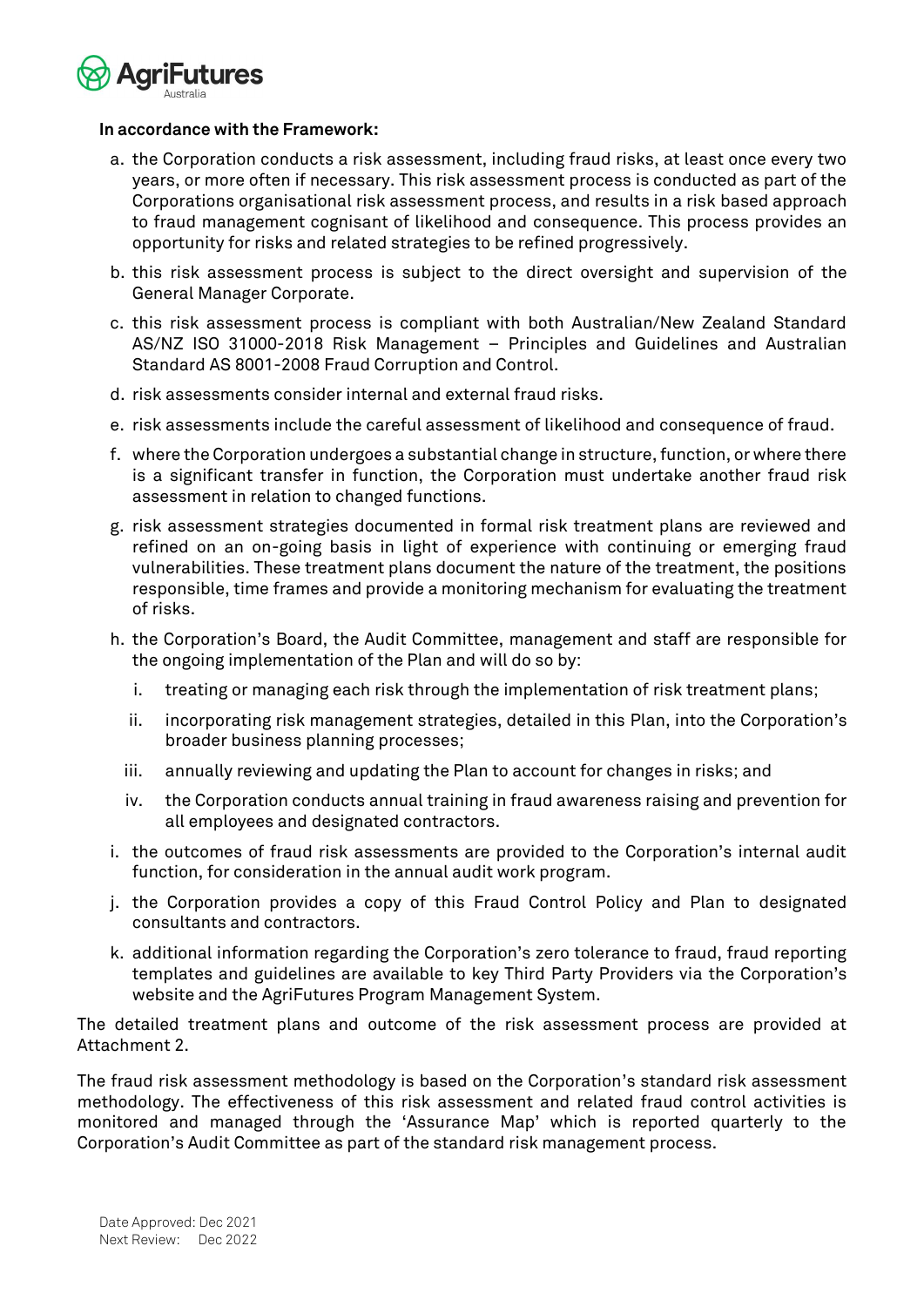

#### <span id="page-9-0"></span>**8.2. Detection**

#### **General principles:**

The Corporation relies upon the following techniques for detecting fraud:

- a. identification of a key contact point for the reporting of fraud, being the Managing Director. Circumstances involving the Managing Director should be reported to the Chair of the Audit Committee;
- b. management of high risk fraud areas through a formal 'assurance map', identifying for each high risk the proposed methods of assurance implemented to detect and protect against fraud;
- c. encouragement of the reporting of suspected fraud from staff, stakeholders, partners, suppliers and members of the public through confidential reporting mechanisms;
- d. conducting annual reviews of the Corporation's control environment; and
- e. the Corporation has established effective accounting and system controls (including audit logging) that minimise the risk of fraud, and maximise the chances of early detection should it occur.

#### **Specific directions:**

Fraud detection within the Corporation is not a passive process. Specific guidance for staff and contractors relating to the detection of fraud is outlined in the table below:

| <b>Activity</b>                                                                                                  | <b>Description</b>                                                                                                                                                                                                                                                                             | <b>Procedural</b><br><b>Guidance</b>                                 |  |
|------------------------------------------------------------------------------------------------------------------|------------------------------------------------------------------------------------------------------------------------------------------------------------------------------------------------------------------------------------------------------------------------------------------------|----------------------------------------------------------------------|--|
| <b>Reporting fraud</b>                                                                                           | Staff and contractors are encouraged to<br>report any instances of fraud to the<br>Managing Director or Chair of the Audit<br>Committee (as appropriate).                                                                                                                                      |                                                                      |  |
| Receiving an allegation<br>from other staff,<br>stakeholders, partners,<br>suppliers or members<br>of the public | In the event that staff or contractors<br>receive an allegation (verbally or in<br>writing), the Corporation has developed<br>procedural guidance to ensure allegations<br>appropriately documented and<br>are<br>actioned. All staff and contractors are<br>required to follow this guidance. | Attachment 3 -<br>Allegation reporting<br>template and<br>guidelines |  |
| <b>Receipt of allegation</b>                                                                                     | Following the receipt of an allegation, the<br>Corporation has a formal process for<br>reviewing the allegation and determining<br>an appropriate outcome.                                                                                                                                     | Refer Section 8.4                                                    |  |
| <b>Record allegation in</b><br>fraud database                                                                    | All allegations received by the Managing<br>Director (or Chair of the Audit Committee)<br>will be recorded in the Corporation's fraud<br>database.                                                                                                                                             | Refer Section 10 -<br>Fraud database                                 |  |
| Safeguard evidence /<br>information                                                                              | All information collected as a result of the<br>allegation is to be safeguarded<br>in<br>accordance<br>Corporation's<br>with<br>the<br>evidence guidelines.                                                                                                                                    | Attachment 5 -<br>Evidence guidelines                                |  |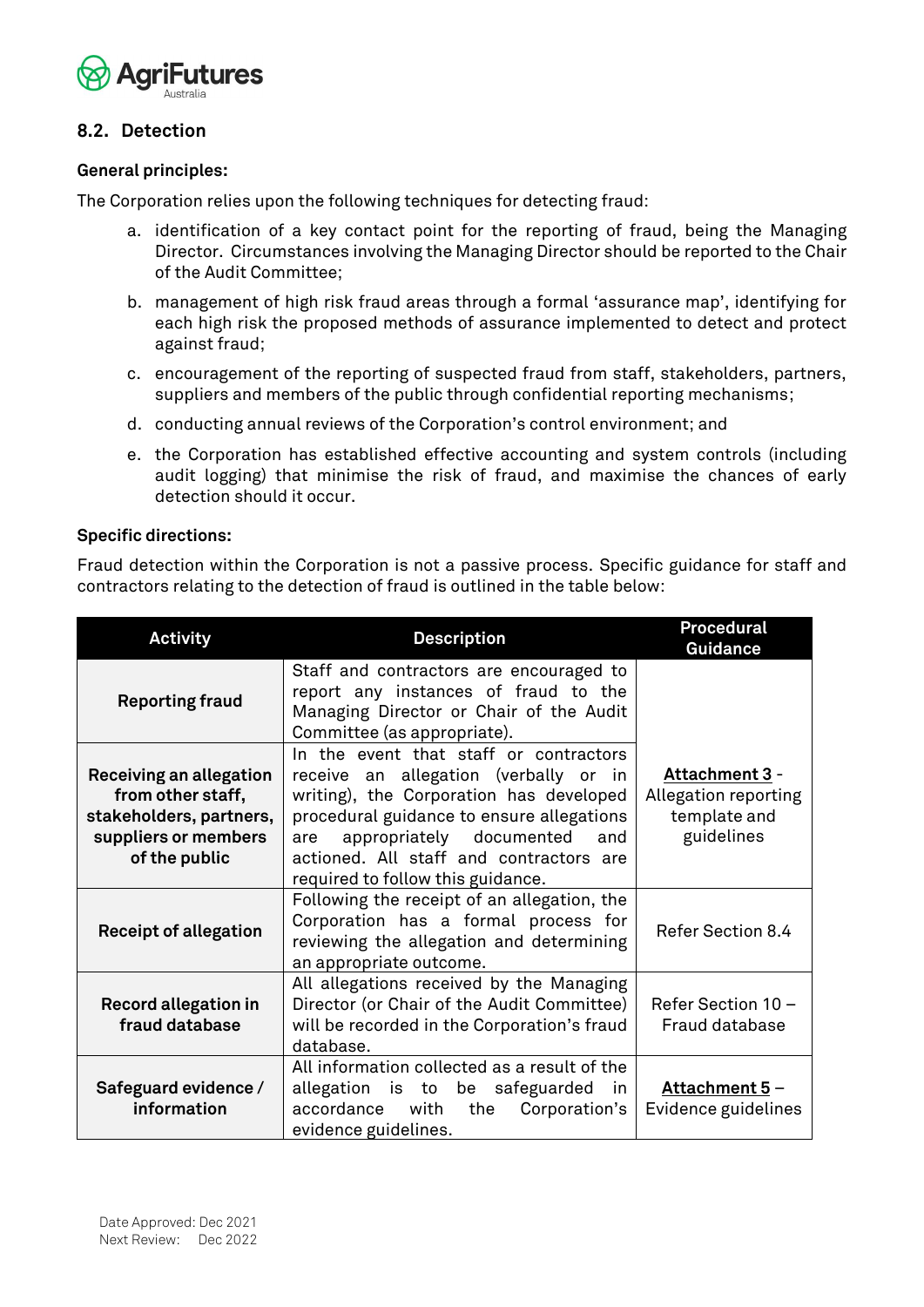

This process is outlined in the flowchart below: Figure 1.0



In the case of any uncertainty, staff and contractors are encouraged to consult directly with the General Manager Corporate.

#### **In accordance with the Framework:**

- a. the Corporation has appropriate systems in place to ensure fraud (internal or external) is detected;
- b. the Corporation has in place appropriate channels for staff and members of the public to confidentially report fraud;
- c. the Corporation appropriately records, analyses and monitors instances of fraud; and
- d. the Corporation has established an appropriate framework to encourage and support reporting of suspected fraud.

#### <span id="page-10-0"></span>**8.3. Reporting**

The Corporation's Board is required to keep the Minister informed of all relevant fraud control initiatives undertaken by the Corporation through the Annual Report including:

- a. fraud prevention initiatives undertaken by the agency in the reporting period, including an evaluation of their effectiveness;
- b. planned fraud prevention initiatives not yet in place;
- c. information regarding significant fraud risks for the agency; and
- d. significant fraud incidents which occurred during the reporting period.

The Board is required to certify to the Minister in the Corporation's Annual Report that it is satisfied the Corporation has:

- a. prepared a fraud risk assessment and a Fraud Control Plan;
- b. has in place appropriate fraud prevention, detection, investigation, reporting and data collection procedures and processes; and
- c. that the Corporation has taken all reasonable measures to minimise the incidence of fraud in their agency and to investigate and recover the proceeds of fraud against their agency.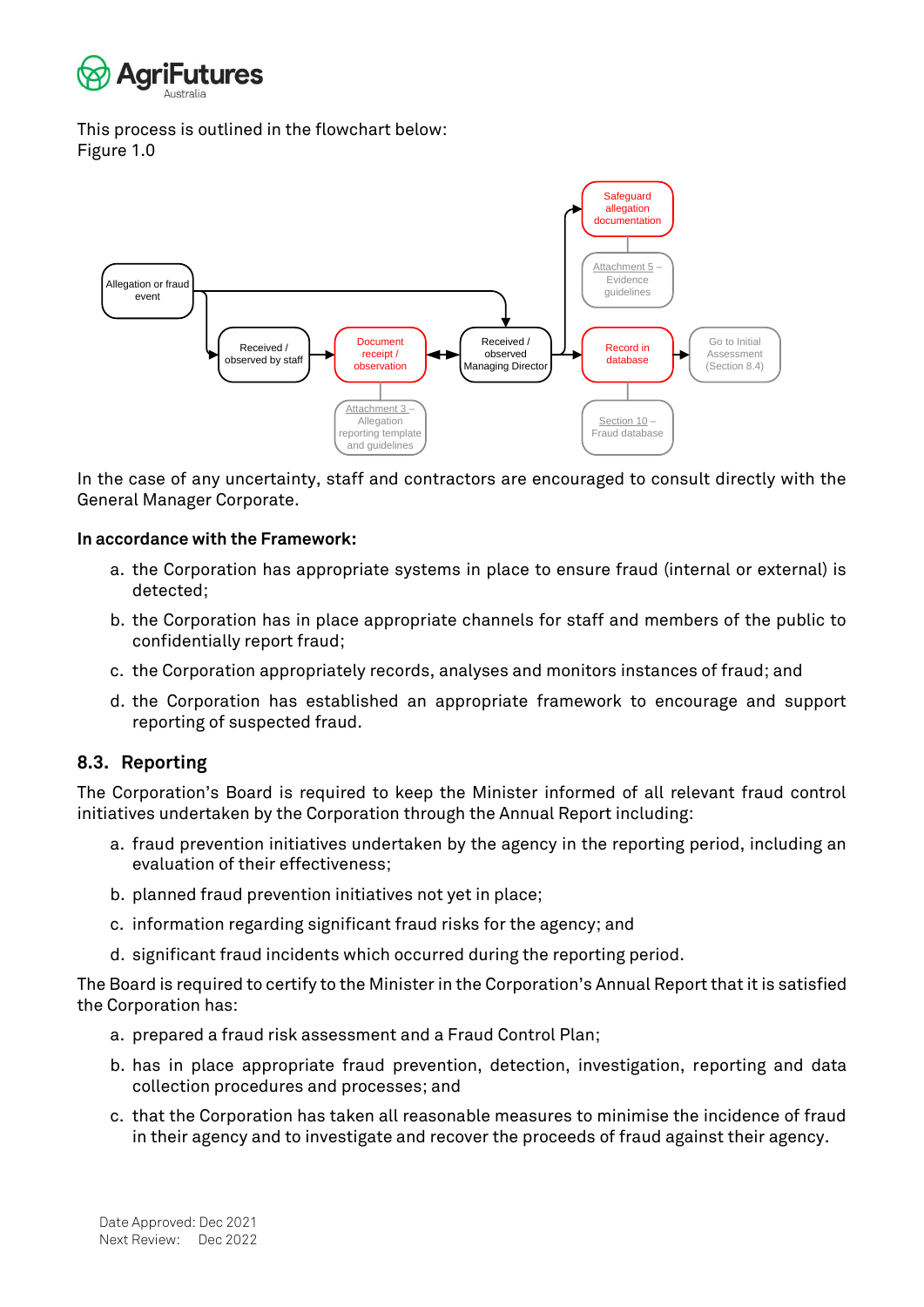

The Corporation must complete the Fraud against the Commonwealth Annual Survey by 30 September each year and provide this to the Attorney General's Department (through the Australian Institute of Criminology). The Corporation monitoring and reporting procedures for risks, including fraud is on a monthly, quarterly, and annual reporting cycle:

- a. monthly and quarterly reporting to the Board through Management on changes to the fraud risk ratings and controls and progress on the risk treatment plan; and
- b. annual reporting through the Audit Committee to the Board on the overall implementation of the Fraud Control Plan and changes to the controls and progress on the risk treatment plan.

The collection and analysis of fraud incidents (including alleged fraud) will be the responsibility of the Managing Director and reported to the Corporation Board.

The Chair of the Audit Committee will appoint an Investigation Officer and make decisions where the Managing Director is the subject of reported or suspected fraud.

#### <span id="page-11-0"></span>**8.4. Initial Assessment and Investigation**

#### **Specific directions:**

Following receipt of an allegation by the Managing Director (or Chair of the Audit Committee), the allegation will be subject to an initial assessment process by the Managing Director (or Chair of the Audit Committee). The initial assessment process will be conducted in compliance with the following procedural guidance:

| <b>Activity</b>                                             | <b>Description</b>                                                                                                                                                                                                                                                                                                                                       | <b>Procedural</b><br><b>Guidance</b>                                      |
|-------------------------------------------------------------|----------------------------------------------------------------------------------------------------------------------------------------------------------------------------------------------------------------------------------------------------------------------------------------------------------------------------------------------------------|---------------------------------------------------------------------------|
| <b>Conduct initial</b><br>assessment                        | Following the recording of the allegation, the<br>allegation will be subject to an initial assessment<br>process to determine the most appropriate<br>course of action (i.e. investigation, referral to the<br>AFP/DPP or finalisation).                                                                                                                 | Attachment 4 -<br><b>Initial Assessment</b><br>Template and<br>guidelines |
| Safeguard<br>evidence /<br>information                      | All information collected as a result of the<br>allegation is to be safeguarded in accordance<br>with the Corporation's evidence guidelines.                                                                                                                                                                                                             | Attachment 5 -<br>Evidence guidelines                                     |
| <b>Update fraud</b><br>database with<br>process<br>outcomes | The outcome of the initial assessment process<br>and any following investigations are to be<br>recorded in the fraud database. Where a decision<br>is taken to use civil, administrative or disciplinary<br>penalties or to take no further action, the<br>Managing Director (or Chair of the Audit<br>Committee) is to document the reasons in writing. | Section 10 - Fraud<br>database                                            |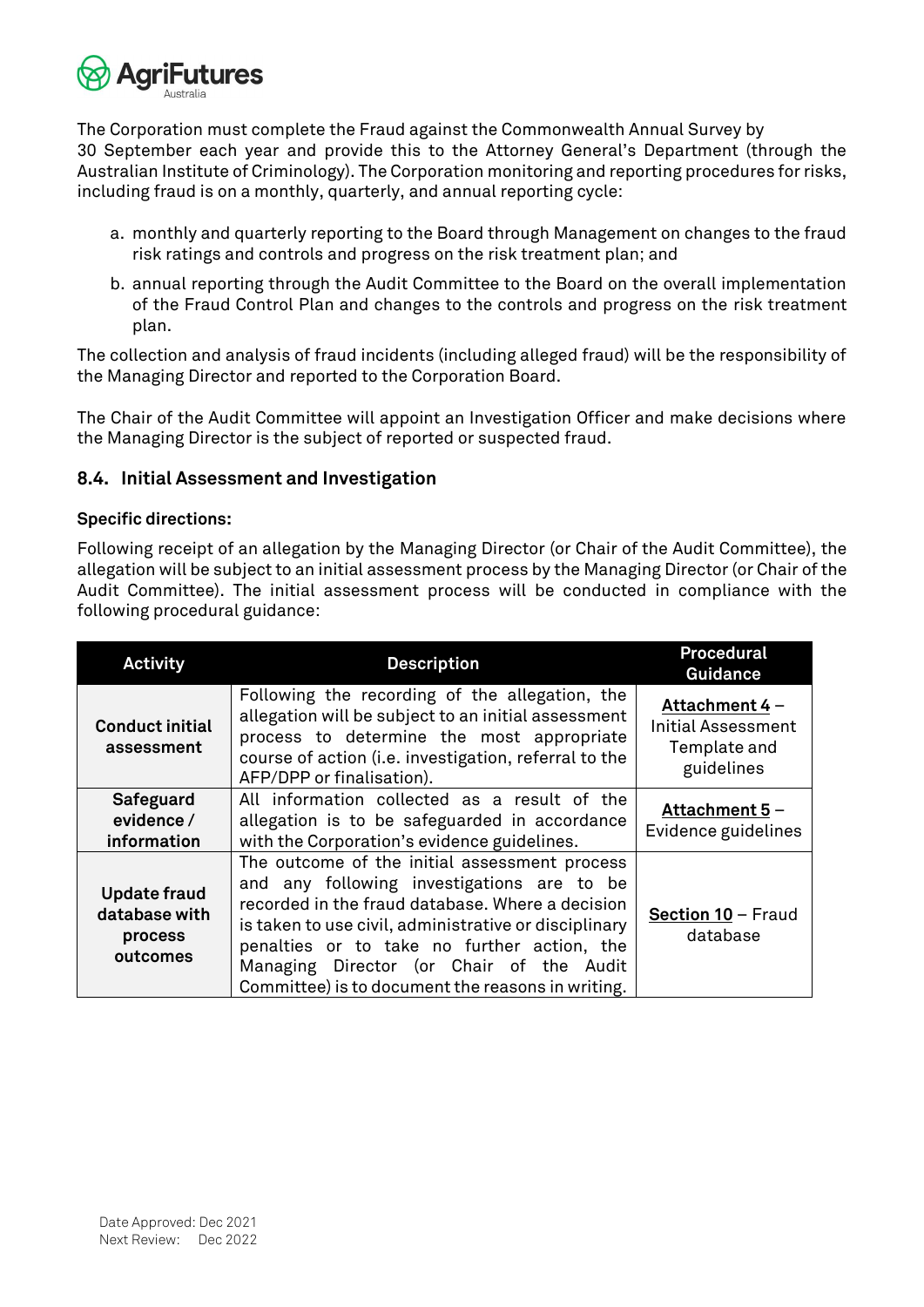

This process is outlined in the flowchart below: Figure 2.0



#### **Requirements relating to investigations:**

In the event that the initial assessment process determines that an investigation is required, all investigation activities are to be conducted in compliance with the Fraud Control Guidelines. Specifically:

- a. the Managing Director (or Chair of the Audit Committee) shall appoint an Investigation Body in circumstances where fraud is reported or suspected.
- b. investigation Bodies must be, and be seen to be, objective and free of actual and potential conflict of interest.
- c. Investigations shall be carried out by Investigating Bodies to a standard consistent with the Australian Government Investigation Standards (AGIS). Investigations shall observe natural justice principles, which means people subject to reported or suspected fraud:
	- i. are presumed to be innocent until proven guilty; and
	- ii. have a right to respond to allegations and to be represented during any formal disciplinary proceedings.
- d. investigating Bodies must undertake fraud investigations subject to the requirements of Commonwealth Fraud Control Framework.
- e. while investigations are taking place, all parties involved are to be treated fairly, without pressure, prejudice or penalty and due respect to privacy and natural justice is to be maintained at all times.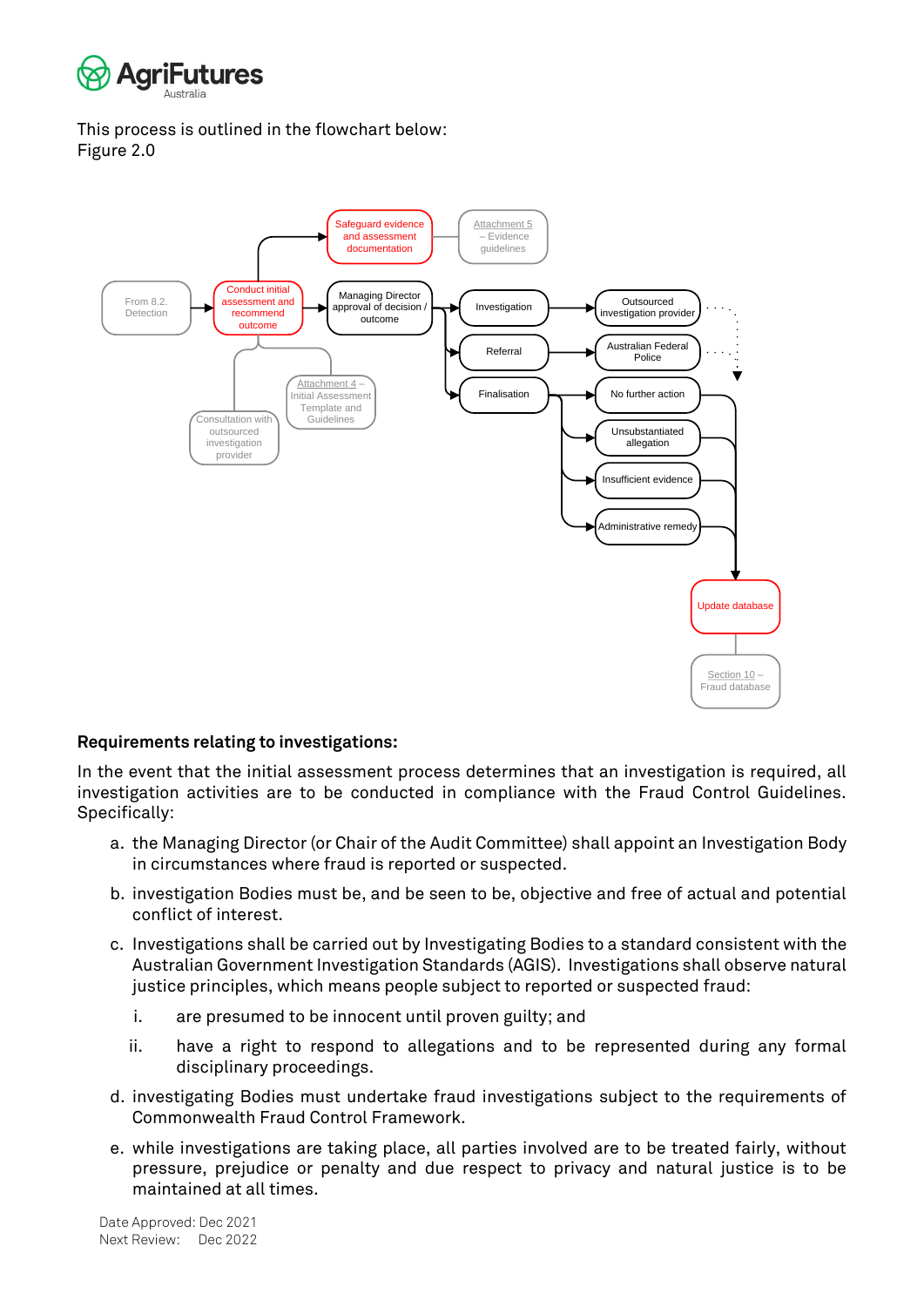

- f. all corporation staff and/or outsourced service providers involved in detecting or investigating fraud meet the requisite qualification requirements outlined in the Framework and AGIS
- g. the Corporation refers all instances of serious or complex fraud to the Australian Federal Police (AFP). Criteria for determining whether an identified fraud is serious of complex may include:
	- i. a serious breach of trust by a Commonwealth employee or contractor of a Commonwealth agency;
	- ii. use of sophisticated techniques or technology to avoid detection where investigation of the matter requires specialised skills and technology;
	- iii. elements of a criminal conspiracy;
	- iv. known or suspected criminal activity against more than one Commonwealth agency;
	- v. activities which could affect wider aspects of Commonwealth law enforcement (e.g. illegal immigration, money laundering);
	- vi. the possibility of action being taken under the *Proceeds of Crime Act 2002*; or
	- vii. conflicts of interest and/or politically sensitive matters.
- h. the Managing Director (or Chair of the Audit Committee) shall receive the report and decide on action to be taken;
- i. prosecution should be considered in appropriate circumstances, in accordance with the Prosecution Policy of the Commonwealth. Criminal prosecutions are vital to deterring future instances of fraud and to educating the public generally about the seriousness of fraud; and
- j. the Managing Director (or Chair of the Audit Committee) will document decisions on whether administrative, disciplinary or civil sanction or other action (such as a decision to take no further action) will be made. Where required, a brief of evidence will be prepared for the Director of Public Prosecutions in accordance with Attachment 5.

#### **Post investigation requirements:**

- a. once a suspected instance of fraud has been appropriately investigated and it has been determined there exists a specific instance or evidence of a systemic problem then, without necessarily naming areas or personnel specifically, the General Manager Corporate will arrange for all relevant Managers and, in appropriate instances, all relevant staff, to be informed of the incident, with a view to the sharing of information, building of better practices and prevention of recurrence.
- b. following the detection of fraud, the General Manager Corporate will assess the adequacy or otherwise of the internal control environment. The General Manager Corporate will provide a summary of the need or otherwise to modify the internal control environment as a consequence of the fraud, ordinarily to the Audit Committee.

#### <span id="page-13-0"></span>**9. Fraud Education, Awareness and Training**

The Corporation recognises the primary purpose of employees ongoing education and training in the area of fraud is to contribute to the prevention and control of fraud by raising the level of awareness amongst employees, and to make it clear that fraudulent practices within the Corporation must be stopped, investigated and reported. This is achieved through a range of training and document dissemination programs, including: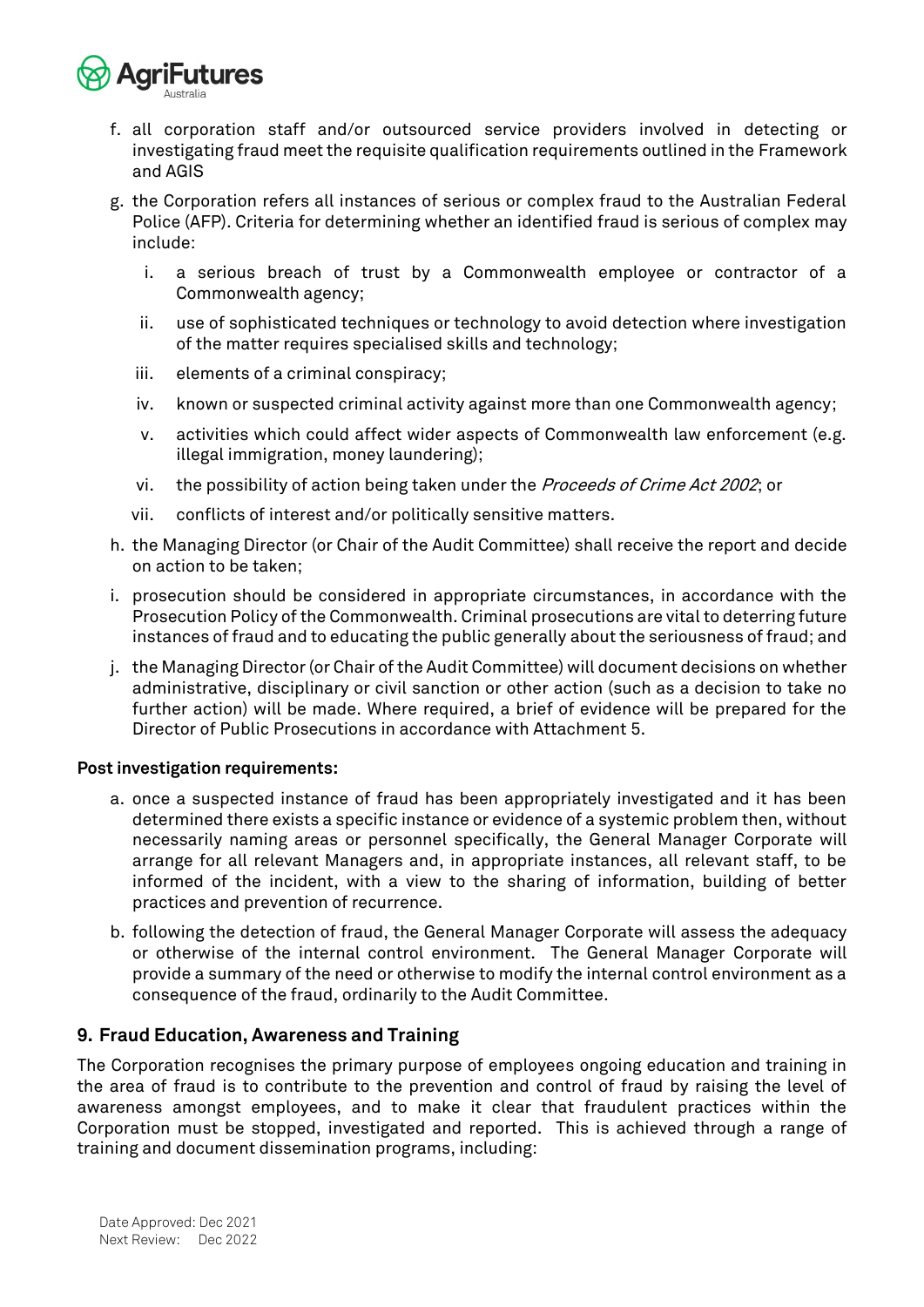

- a. ensuring all new employees receive induction training that includes fraud awareness and AgriFutures Code of Conduct awareness;
- b. ensuring all employees receive fraud awareness update training; and
- c. ensuring all updates and changes to fraud-related policies, procedures, and the AgriFutures Code of Conduct, are notified to all employees.

#### <span id="page-14-0"></span>**10. Fraud Database**

A database of fraud allegations is maintained by the General Manager Corporate

#### <span id="page-14-1"></span>**11. AgriFutures Risk Management Framework**

Fraud Risk Assessments are undertaken with reference to the AgriFutures Risk Management Framework, with details provided within the AgriFutures Risk Management Plan and Framework, located at on the Intranet, within the Governance Policy Handbook.

#### <span id="page-14-2"></span>**12. Associated Documents**

The following associated documents form part of the AgriFutures Fraud Control Framework:

- a. Key Fraud Risk Register; and
- b. Fraud Database.

The associated documents are the responsibility of and maintained by the General Manager, Corporate.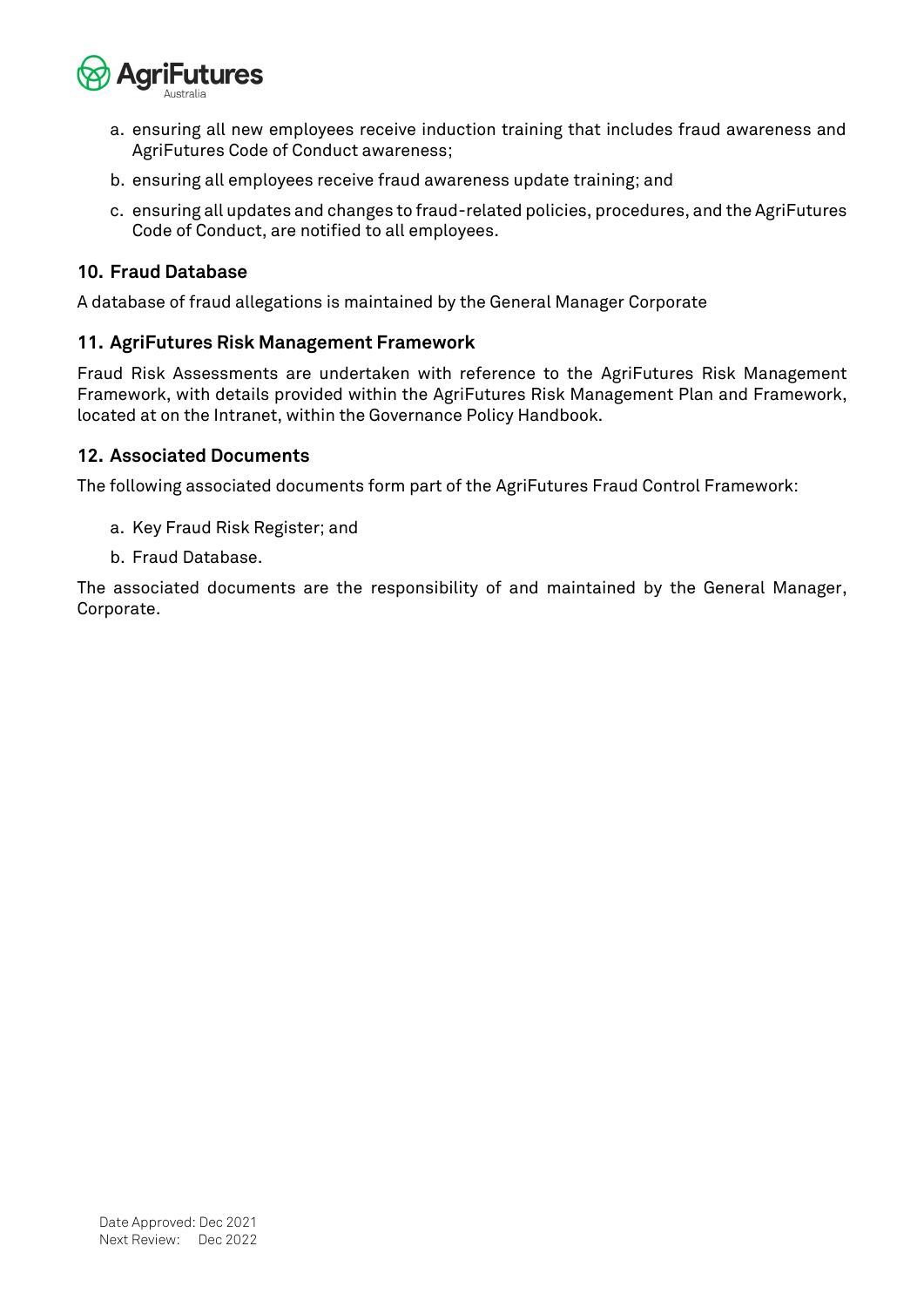

# **Attachment 1 - Fraud Control Policy**

<span id="page-15-0"></span>This policy is issued in accordance with the Commonwealth Fraud Control Framework 2017, and seeks to assist employees, contractors and the public understand what fraud is and encourage employees at all levels to participate in protecting public resources. Whilst key principles are communicated through this policy, more detailed information is available in the Corporation's Fraud Control Plan or via reference to the source sections of the Commonwealth Fraud Control Framework 2017.

| 1. Fraud Defined                                                                                                                                                                                                                                                                                              | <b>Additional</b><br>Information <sup>2</sup>                                                                      |
|---------------------------------------------------------------------------------------------------------------------------------------------------------------------------------------------------------------------------------------------------------------------------------------------------------------|--------------------------------------------------------------------------------------------------------------------|
| The Commonwealth Fraud Control Framework (the Framework)<br>defines fraud as 'Dishonestly obtaining a benefit, or causing a loss, by<br>deception or other means'.                                                                                                                                            | Part 4                                                                                                             |
| The Framework acknowledges that there is 'a mental or fault element<br>to fraud; it requires more than carelessness, accident or error'.                                                                                                                                                                      | Part 4                                                                                                             |
| Fraud includes the emerging area of Identity Fraud defined by the<br>Australian National Audit Office as 'the gaining of money, goods,<br>services or other benefits or the avoidance of obligations through the<br>use of a fabricated identity, a manipulated identity, or a stolen /<br>assumed identity'. | Fraud Control in<br>Australian<br>Government Entities<br><i>- ANAO Better</i><br>Practice Guide March<br>2011 p83. |

#### **2. The Corporation's position on fraud**

The Corporation maintains a 'zero tolerance' attitude towards fraud. In this regard, the Corporation will investigate all allegations of fraud, and will prosecute or apply other appropriate sanctions against those who have committed fraud.

Target risks rated as Significant, High or Extreme require a fraud treatment plan. Specific fraud control treatment plans have been developed for the risks that meet these criteria.

The detailed fraud risk assessment is available on request from the General Manager Corporate. Owing to the sensitive nature of this information, access to the full fraud risk assessment and associated risk register is generally restricted to staff who have a genuine requirement to access this information.

Key fraud risks are managed at the Executive and Board level through the Corporation's Risk Assurance Map.

#### **3. Employee and Contractor responsibilities**

Effective fraud control requires the commitment of all employees, contractors and third party providers. As such, all Corporation employees and contractors must take into account the need to prevent and detect fraud as part of their normal responsibilities. Section 5.1, Section 5.1,

8.3

<sup>&</sup>lt;sup>2</sup> Additional information from the *Commonwealth Fraud Control Framework 201-7*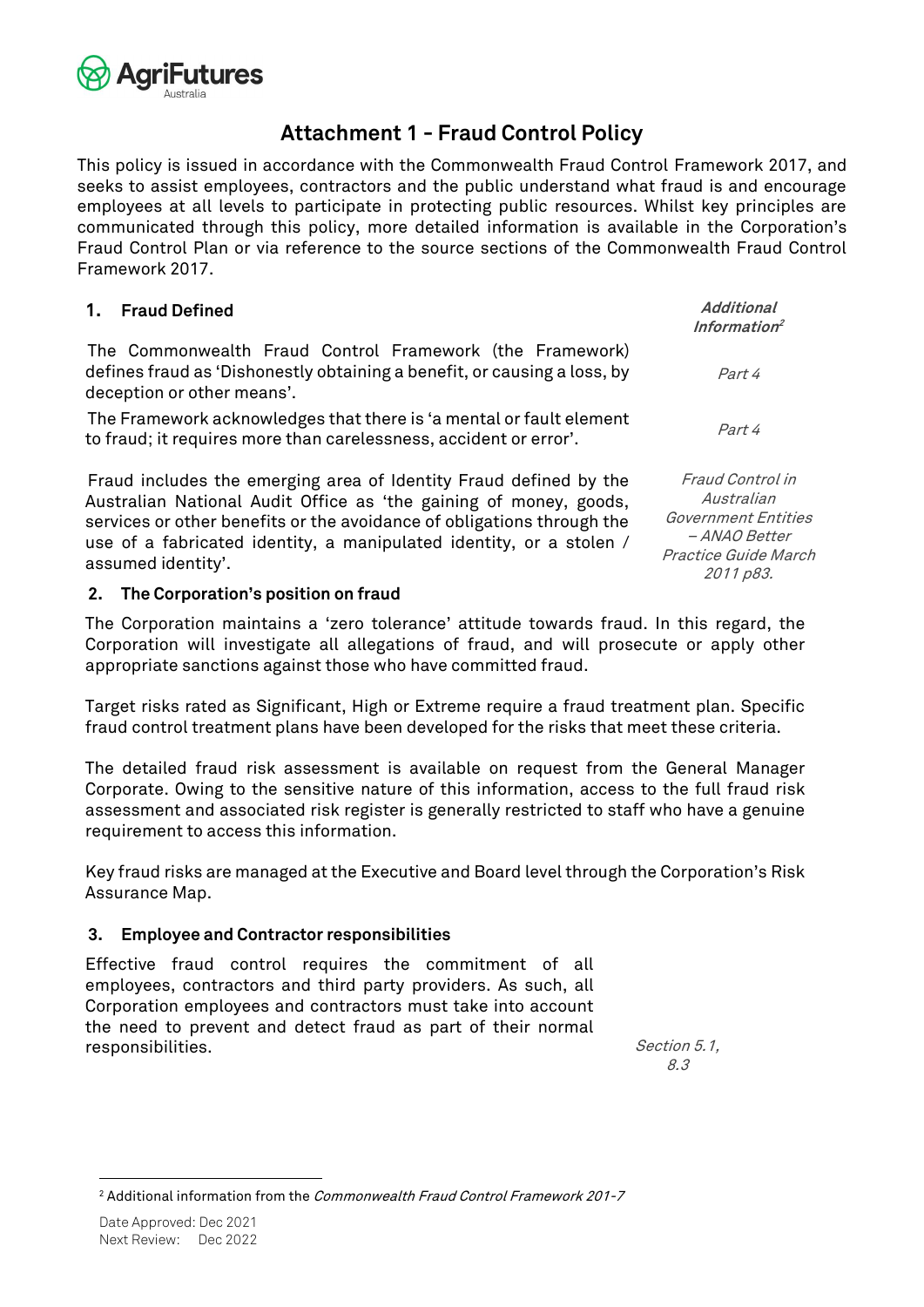

#### **4. Reporting Fraud**

Contact the Managing Director (or Chair of the Audit Committee) to report any suspected or detected fraud in relation to the Corporation.

Any suspected or detected instances of fraud can also be reported through the Public Interest Disclosures process outlined on the AgriFutures website.

#### **Managing Director**

AgriFutures Australia Building 007 Tooma Way Charles Sturt University Locked Bag 588 Wagga Wagga NSW 2650 Ph.: 02 6923 6900

#### **Chair of Audit Committee**

C/- AgriFutures Australia Building 007 Tooma Way Charles Sturt University Locked Bag 588 Wagga Wagga NSW 2650 Ph.: 02 6923 6900

Information on the identity of someone reporting fraud is strictly confidential and will not be released to other Corporation staff without the consent of the complainant.

#### **5. Consequences of acting fraudulently**

The Corporation will seek to recover losses caused by illegal activity through proceeds of crime and civil recovery processes. In the absence of criminal prosecution, the Corporation will apply appropriate civil, administrative or disciplinary penalties including termination of employment if warranted.

#### **6. Effectiveness of this Policy**

The Corporation Audit Committee supervises and monitors the implementation and effectiveness of the Fraud Control Plan and reports to the Board where required.

The Managing Director is responsible to the Audit Committee and the Board for the implementation and ongoing effectiveness of this Plan.

#### **7. Further information**

Further information is available from the Commonwealth Fraud Control Framework 2017, the Australian National Audit Office Better Practice Guide 'Fraud Control in Australian Government Entities', or by contacting the General Manager Corporate.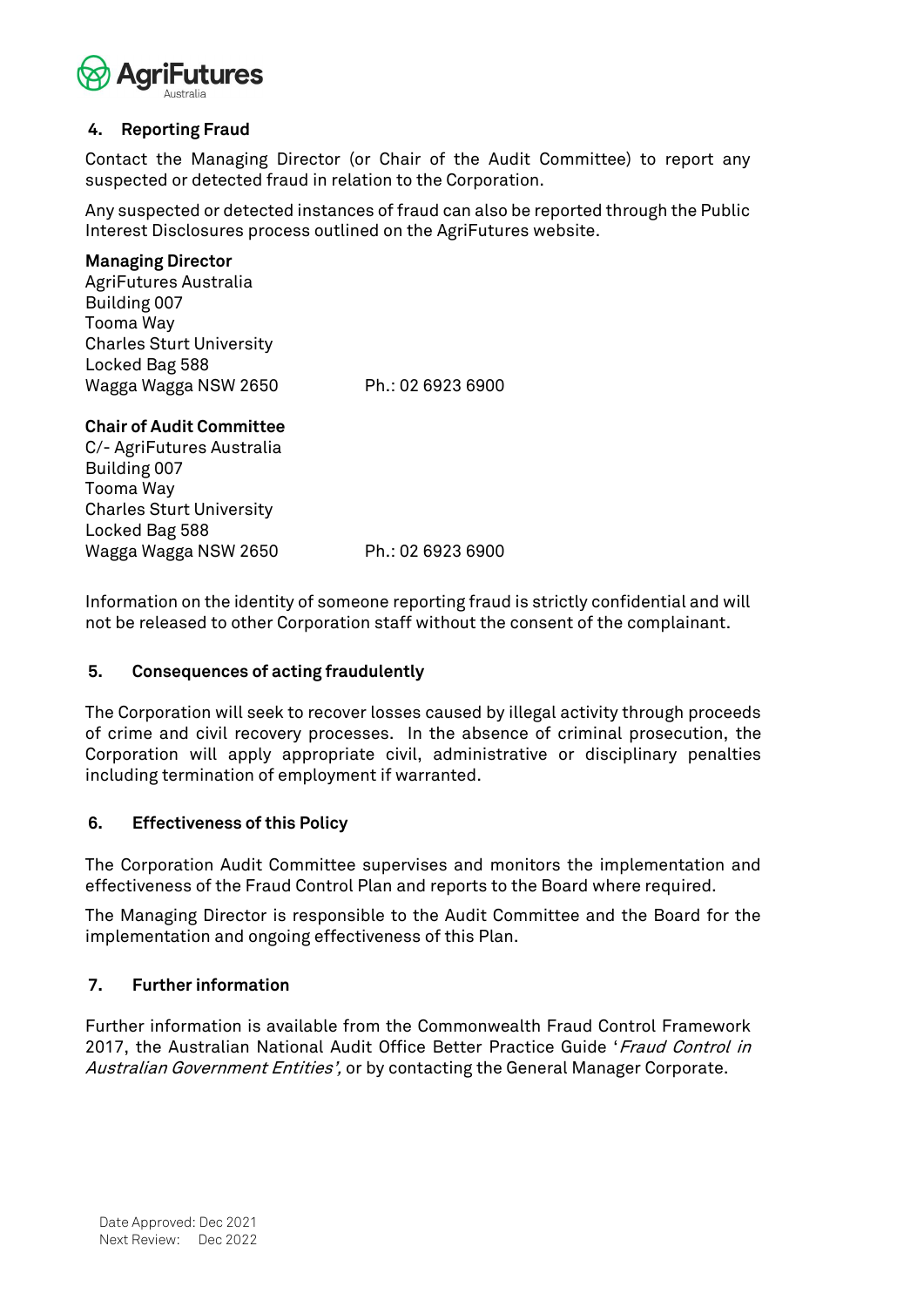

# **Attachment 2 – Fraud Control Treatment Plan 2020-2022**

<span id="page-17-0"></span>This table documents the Corporations key risk treatments for the 2020-2022 period. Treatments are designed to enhance general fraud control, or to specifically respond to a fraud risk are identified through the Fraud Risk Assessment process.

| <b>Fraud</b><br><b>Risk</b><br><b>Treat</b><br>ment | <b>Treatment description</b>                                                                                                                                                            | Linkage to<br><b>Fraud Risk</b> | <b>Responsible Party</b>     | <b>Date</b>            |
|-----------------------------------------------------|-----------------------------------------------------------------------------------------------------------------------------------------------------------------------------------------|---------------------------------|------------------------------|------------------------|
| F <sub>1</sub>                                      | Annual Fraud Awareness training to all<br>staff.                                                                                                                                        | F1, F3, F4,<br>F5, F6           | <b>GM Corporate</b>          | Annually by<br>30 June |
| F <sub>2</sub>                                      | R&D Management Framework<br>developed that incorporates all key<br>research policies, business processes<br>and new legislative requirements from<br>PIRD Act and PGPA Act.             | F <sub>1</sub>                  | GM Research /GM<br>Corporate | Annually by<br>30 June |
| F <sub>3</sub>                                      | All new employees and contractors<br>receive induction training that<br>includes; fraud awareness, conflict of<br>interest, AgriFutures Ethical Decision<br>making and Code of Conduct. | F1                              | GM, Corporate                | On<br>Commencem<br>ent |
| F <sub>4</sub>                                      | Highlight on AgriFutures website the<br>organisation's zero tolerance on fraud<br>with a procedure for informing<br>AgriFutures of potential fraud by<br>clients.                       | F1                              | <b>GM Corporate</b>          | Ongoing                |
| F <sub>5</sub>                                      | Staff awareness session on<br>procurement and related internal<br>policies                                                                                                              | F1,F2,F3                        | <b>GM Corporate</b>          | Annually by<br>30 June |
| F <sub>6</sub>                                      | Remind Research Organisations and<br>Industries of AgriFutures Fraud<br>Policies when all contracts are signed.                                                                         | F <sub>2</sub>                  | <b>GM Corporate</b>          | Ongoing                |
| F7                                                  | Remind staff in awareness training<br>requirements for using credit cards<br>and cabcharge vouchers and refer<br>staff to internal policies on Intranet.                                | F4                              | <b>GM Corporate</b>          | Annually by<br>30 June |
| F <sub>8</sub>                                      | Internal Audit spot checks including<br>credit cards                                                                                                                                    | F <sub>5</sub>                  | <b>GM Corporate</b>          | Ongoing                |
| F9                                                  | Annual awareness training for all staff<br>on appropriate use of confidential or<br>sensitive information.                                                                              | F6,F7                           | <b>GM Corporate</b>          | Annually by<br>30 June |
| F10                                                 | Monitor application of the Recruitment<br>Policy including ensuring rigorous pre-<br>employment checks are undertaken.                                                                  | F7                              | <b>GM Corporate</b>          | Annually by<br>30 June |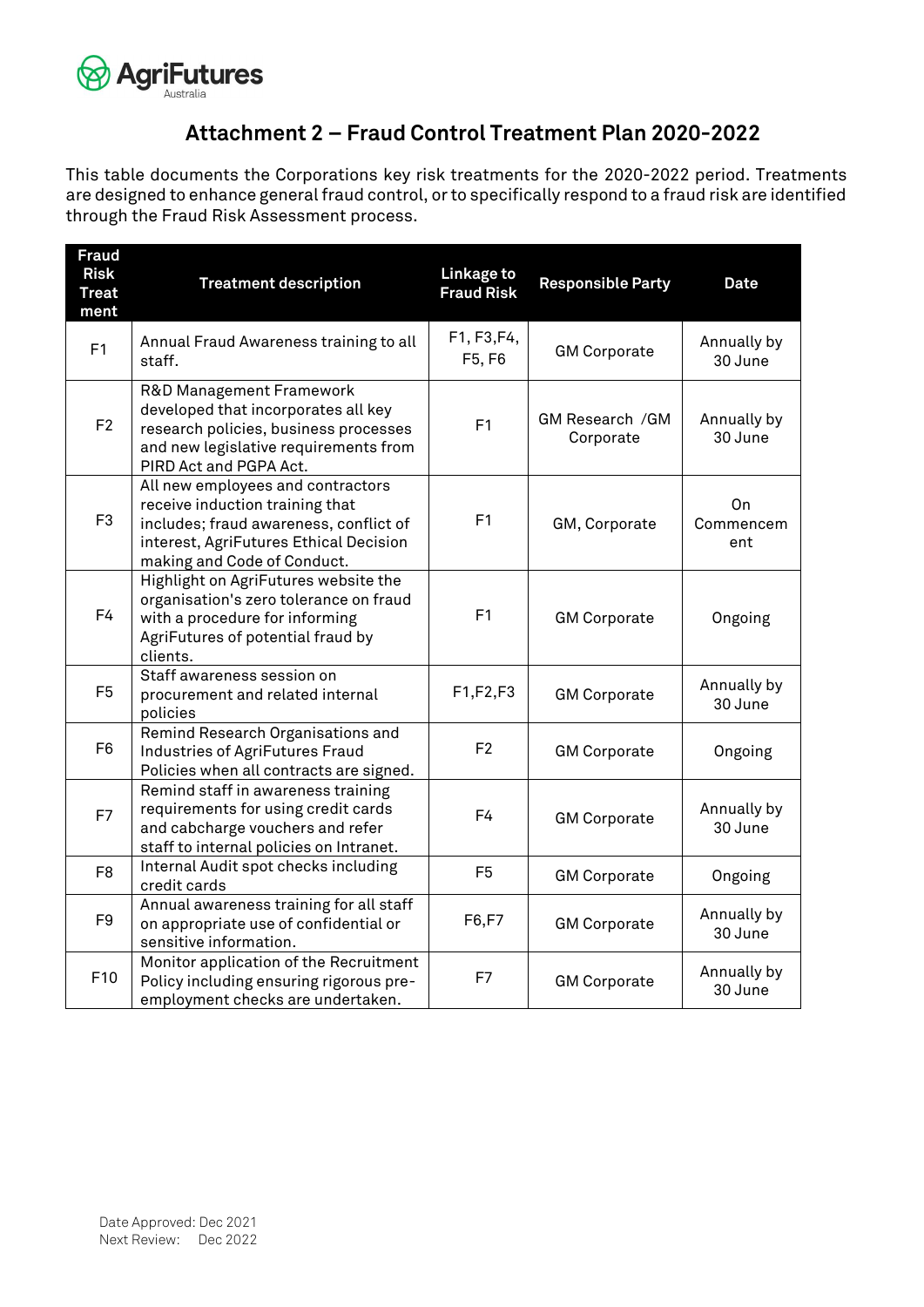

# <span id="page-18-0"></span>**Attachment 3 – Allegation Reporting Template and Guidelines**

**Receipt of Verbal Allegations / Observation of Potential Fraud Incidents**

In the event that corruption or misconduct has been verbally alleged to, or observed by, a staff member or contractor of AgriFutures which is an allegation against a member of the Corporation, the recipient of the allegation, or the observer, must complete the following report.

|                                                                           | Particulars of the alleged incident |                                                                                    |                                     |                                               |                           |        |
|---------------------------------------------------------------------------|-------------------------------------|------------------------------------------------------------------------------------|-------------------------------------|-----------------------------------------------|---------------------------|--------|
| What is the<br>allegation                                                 |                                     | e.g. Staff bypassing controls and procedures to gain a financial or other benefit. |                                     |                                               |                           |        |
| Who is the<br>allegation<br>against?                                      |                                     | e.g. The Deputy Chief Finance Officer.                                             |                                     |                                               |                           |        |
| When did the<br>incident<br>occur?                                        |                                     | Date                                                                               | XX/XX/XXXX                          |                                               | Time AM/PM                | XX:XX. |
| Where did<br>the incident<br>occur?                                       |                                     |                                                                                    |                                     | e.g. The Corporation's Wagga Offices          |                           |        |
|                                                                           |                                     |                                                                                    |                                     | Personal details of the complainant           |                           |        |
| Name                                                                      |                                     | e.g. Jane Doe.                                                                     |                                     | Email address                                 | e.g. jane.doe@xyz.com.au. |        |
| Phone                                                                     |                                     | e.g. 0404 040 404.                                                                 |                                     | State                                         | e.g. ACT.                 |        |
|                                                                           |                                     |                                                                                    |                                     | <b>Particulars of the allegation</b>          |                           |        |
| Where was<br>the allegation<br>made?                                      |                                     | e.g. Gus' Café, via a RIRDC telephone, via a personal telephone, etc.              |                                     |                                               |                           |        |
| When was<br>the allegation<br>made?                                       |                                     | Date                                                                               | Time AM/PM<br>XX/XX/XXXX.<br>XX:XX. |                                               |                           |        |
|                                                                           |                                     |                                                                                    |                                     | Detail any evidence supporting the allegation |                           |        |
| Is there any<br>evidence<br>supporting<br>the<br>allegation? <sup>3</sup> |                                     | e.g. Yes - A set of photocopied bank statements was provided.                      |                                     |                                               |                           |        |
|                                                                           |                                     |                                                                                    |                                     | <b>Other Information</b>                      |                           |        |
| Is there any other<br>information you<br>would like to<br>disclose?       |                                     |                                                                                    |                                     | e.g. The complainant's demeanour was  .       |                           |        |

| <b>Receipt of Written Allegations</b>                                                               |                             |  |                       |                   |           |
|-----------------------------------------------------------------------------------------------------|-----------------------------|--|-----------------------|-------------------|-----------|
| In the event that a written allegation of corruption or misconduct is provided to a staff member or |                             |  |                       |                   |           |
| contractor of AgriFutures which is an allegation against a member of the Corporation, the recipient |                             |  |                       |                   |           |
| of the allegation must complete the following report.                                               |                             |  |                       |                   |           |
| Particulars of the written allegation                                                               |                             |  |                       |                   |           |
| What is the form of                                                                                 |                             |  | Was the documentation |                   |           |
| documentation                                                                                       | e.g. email, mail, fax, etc. |  | date stamped upon     |                   | e.g. Yes. |
| received?                                                                                           |                             |  | receipt?              |                   |           |
| When was the                                                                                        |                             |  |                       |                   |           |
| documentation                                                                                       | <i>Date</i><br>xx/xx/xxxx.  |  |                       | <i>Time AM/PM</i> | XX:XX.    |
| received?                                                                                           |                             |  |                       |                   |           |
|                                                                                                     |                             |  |                       |                   |           |

<sup>3</sup> Handling of any evidence received with an allegation must be in accordance with Attachment 5 – Evidence Guidelines.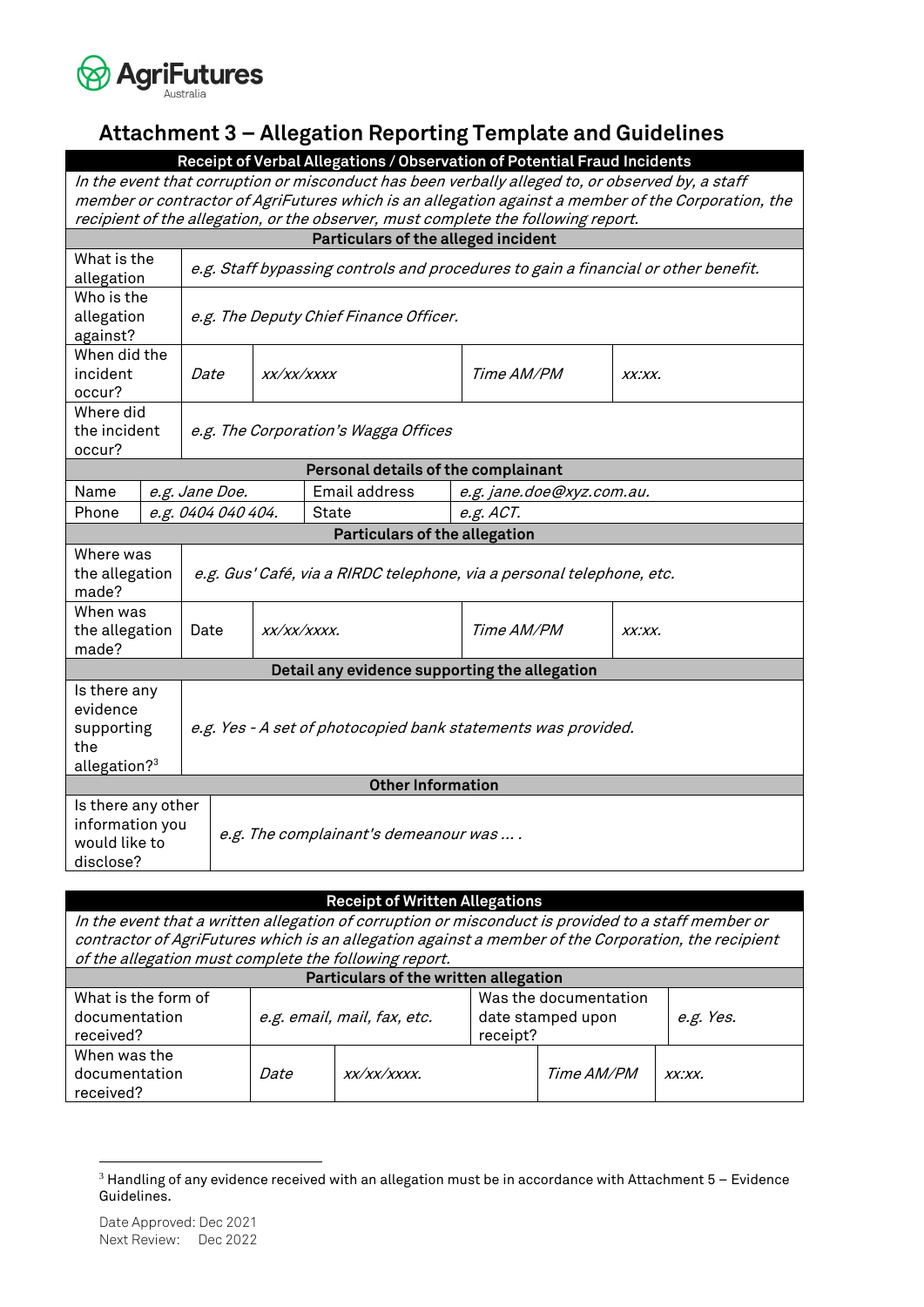

| How was the<br>documentation<br>receipted?                                    |                    | e.g. The letter was received in the daily mail. |                                     |                                                                    |
|-------------------------------------------------------------------------------|--------------------|-------------------------------------------------|-------------------------------------|--------------------------------------------------------------------|
|                                                                               |                    |                                                 | Personal details of the complainant |                                                                    |
| Name                                                                          | e.g. John Doe.     |                                                 | Email<br>address                    | e.g. john.doe@abc.com.au.                                          |
| Phone                                                                         | e.g. 0303 030 303. |                                                 | State                               | e.g. NSW.                                                          |
|                                                                               |                    |                                                 | <b>Other Information</b>            |                                                                    |
| Is there any other<br>information you would like<br>to disclose? <sup>1</sup> |                    |                                                 |                                     | e.g. Photographic evidence was attached to the written allegation. |

| Allegation<br>Recipient | Date        |  |
|-------------------------|-------------|--|
| Signature               | <b>Time</b> |  |

When completed, this document and any supporting information must be forwarded to the Managing Director (or Chair of the Audit Committee).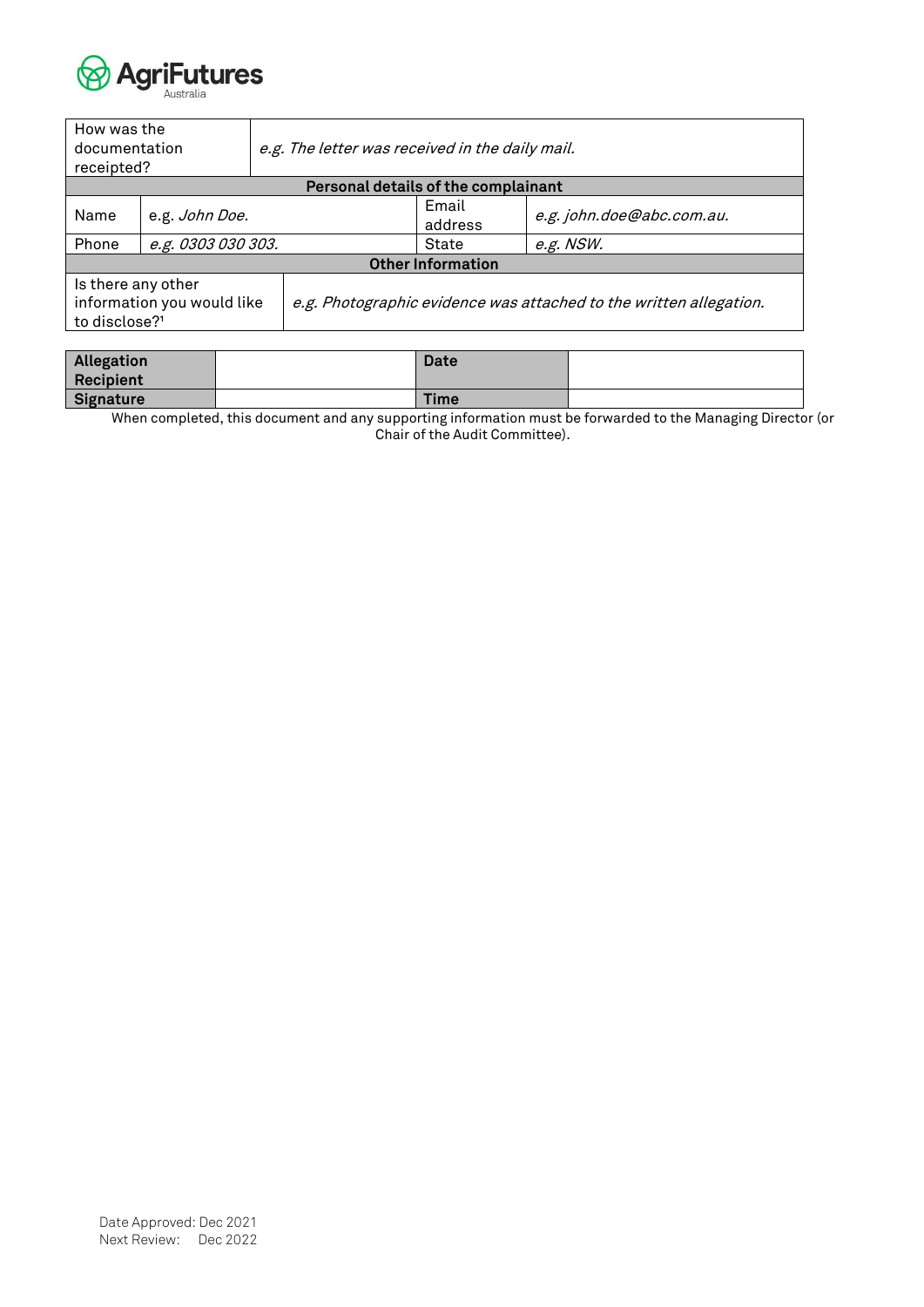

# **Guidelines for completing the Allegation Reporting Template (Fraud Incident Report)**

These guidelines outline the responsibilities of AgriFutures staff and contractors who receipt verbal or written allegations of fraud or who observe potential instances of fraud.

Key requirements in relation to the allegation reporting template are outlined in the table below:

| <b>Guideline</b>            | Requirement                                                                                                                                                                                                                                                                                                                                                                                          |
|-----------------------------|------------------------------------------------------------------------------------------------------------------------------------------------------------------------------------------------------------------------------------------------------------------------------------------------------------------------------------------------------------------------------------------------------|
|                             | In the event that a AgriFutures staff member or contractor<br>$\bullet$<br>receives an allegation of fraud (either verbally or in writing),<br>or observes a potentially fraudulent incident, the staff<br>member or contractor must immediately complete a Fraud<br>Incident Report.                                                                                                                |
| <b>Allegation reporting</b> | • Once the Fraud Incident Report has been completed and<br>signed, the Managing Director must be immediately<br>contacted on (02) 6923 6900 for instructions on how to<br>transfer the document into his/her possession. In the event<br>that the Managing Director cannot be contacted, the<br>completed Fraud Incident Report must be immediately<br>scanned and emailed to the Managing Director. |
| template                    | • In the event that an allegation involves the Managing<br>Director, the allegation should be directly reported to the<br>Chair of the AgriFutures Audit Committee.                                                                                                                                                                                                                                  |
|                             | Information relating to the receipt of the allegation, the<br>$\bullet$<br>complainant and the recipient of the allegation must be<br>kept confidential at all times, unless disclosure is required<br>as part of the consideration and investigation of the<br>allegation.                                                                                                                          |
|                             | • Where the complainant requests evidence that the<br>allegation has been received, the recipient must notify the<br>complainant in writing within one business day that the<br>allegation has been received.                                                                                                                                                                                        |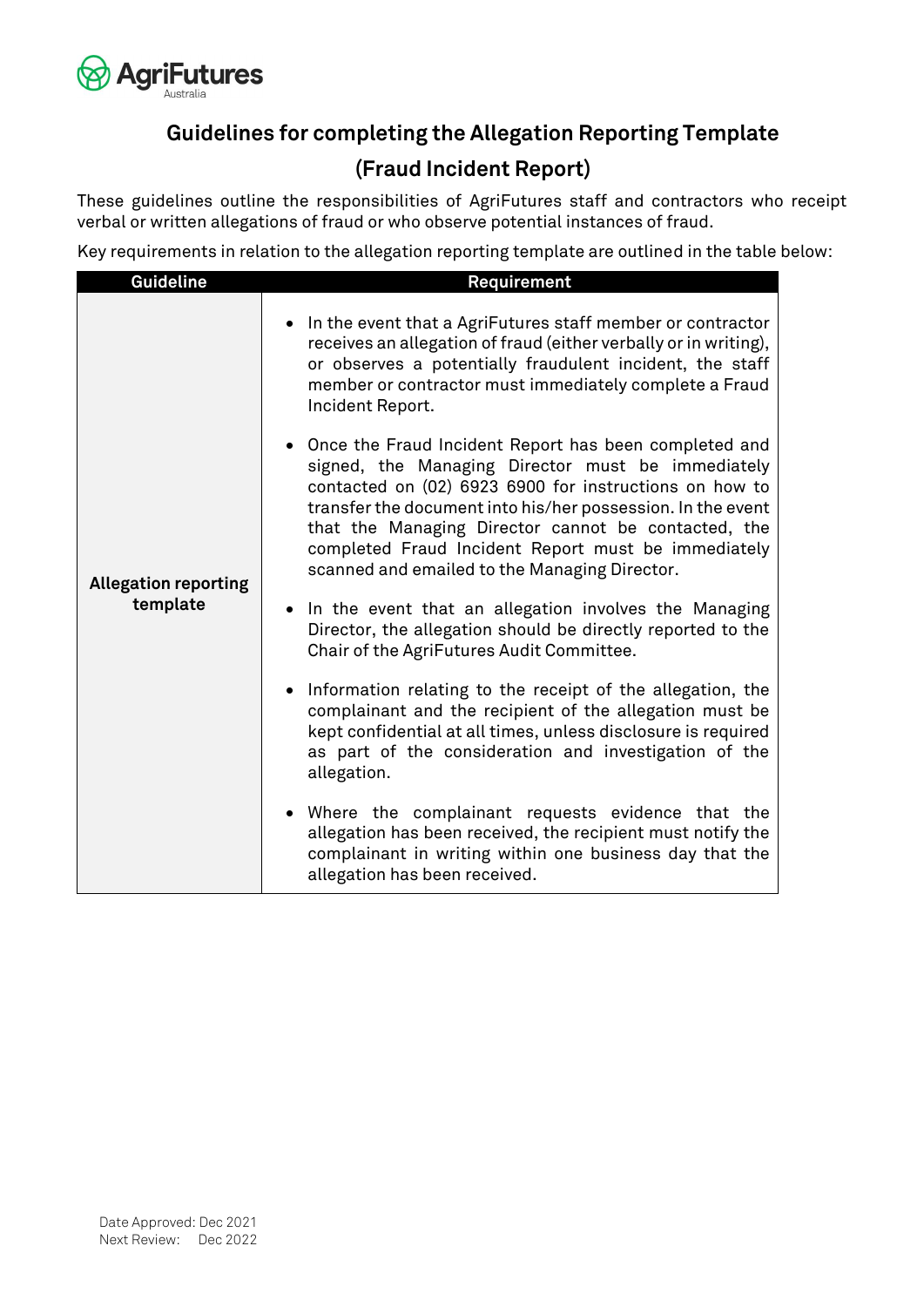

# <span id="page-21-0"></span>**Attachment 4 – Initial Assessment Template and Guidelines**

|                                                                                            | <b>Initial Assessment of Fraud Allegation</b>                                      |             |                       |            |                |
|--------------------------------------------------------------------------------------------|------------------------------------------------------------------------------------|-------------|-----------------------|------------|----------------|
| In the event that an allegation of fraud is received by the General Manager Corporate, the |                                                                                    |             |                       |            |                |
| General Manager Corporate must complete the following report within five business days.    |                                                                                    |             |                       |            |                |
| Particulars of the alleged incident                                                        |                                                                                    |             |                       |            |                |
| Fraud                                                                                      |                                                                                    |             |                       |            |                |
| Database ID                                                                                | e.g. 3.                                                                            |             |                       |            |                |
| No.                                                                                        |                                                                                    |             |                       |            |                |
| What is the<br>allegation                                                                  | e.g. Staff bypassing controls and procedures to gain a financial or other benefit. |             |                       |            |                |
| Who is the                                                                                 |                                                                                    |             |                       |            |                |
| allegation                                                                                 | e.g. The Deputy Chief Finance Officer.                                             |             |                       |            |                |
| against?                                                                                   |                                                                                    |             |                       |            |                |
| When did the<br>incident occur?                                                            | <i>Date</i>                                                                        | XX/XX/XXXX. |                       | Time AM/PM | XXXXX.         |
| Where did the                                                                              |                                                                                    |             |                       |            |                |
| incident occur?                                                                            | e.g. The Corporation's Canberra Offices.                                           |             |                       |            |                |
|                                                                                            | Factors to be considered when performing the Initial Assessment                    |             |                       |            |                |
| Nature of the                                                                              |                                                                                    |             |                       |            |                |
| alleged<br>offence.                                                                        | e.g. Financial Collusion.                                                          |             |                       |            |                |
| Seriousness of                                                                             |                                                                                    |             |                       |            |                |
| the alleged                                                                                | e.g. Extreme.                                                                      |             | Level of criminality. |            | e.g. Moderate. |
| offence.                                                                                   |                                                                                    |             |                       |            |                |
| Threat to                                                                                  |                                                                                    |             | Effect on             |            |                |
| Corporation                                                                                | e.g. Low.                                                                          |             | Corporation           |            | e.g. $n/a$ .   |
| systems.                                                                                   |                                                                                    |             | programs.             |            |                |
| <b>Initial Assessment decision</b>                                                         |                                                                                    |             |                       |            |                |
| What is the<br>decision?                                                                   | e.g. Outsource investigation, refer to AFP, finalise, etc.                         |             |                       |            |                |
| Who will action<br>the decision?                                                           | e.g. The AFP.                                                                      |             |                       |            |                |
| What is the                                                                                |                                                                                    |             |                       |            |                |
| urgency of the                                                                             | e.g. The decision must be actioned as soon as possible (i.e. within 1 month).      |             |                       |            |                |
| decision?                                                                                  |                                                                                    |             |                       |            |                |
| What is the                                                                                |                                                                                    |             |                       |            |                |
| reason for the                                                                             | e.g. The allegation relates to a potentially complex instance of fraud.            |             |                       |            |                |
| decision?                                                                                  |                                                                                    |             |                       |            |                |
| What material                                                                              |                                                                                    |             |                       |            |                |
| was                                                                                        | e.g. The Fraud Incident Report, General Ledger reports, etc.                       |             |                       |            |                |
| considered?                                                                                |                                                                                    |             |                       |            |                |

| Other relevant<br>information supporting<br>the Initial Assessment |
|--------------------------------------------------------------------|
| decision                                                           |

| <b>Name</b> | <b>Date</b> |  |
|-------------|-------------|--|
| Signature   | <b>Time</b> |  |

In completing this Initial Assessment, reference should be made to the AFP's Case Categorisation and Prioritisation Model and the Prosecution Policy of the Commonwealth.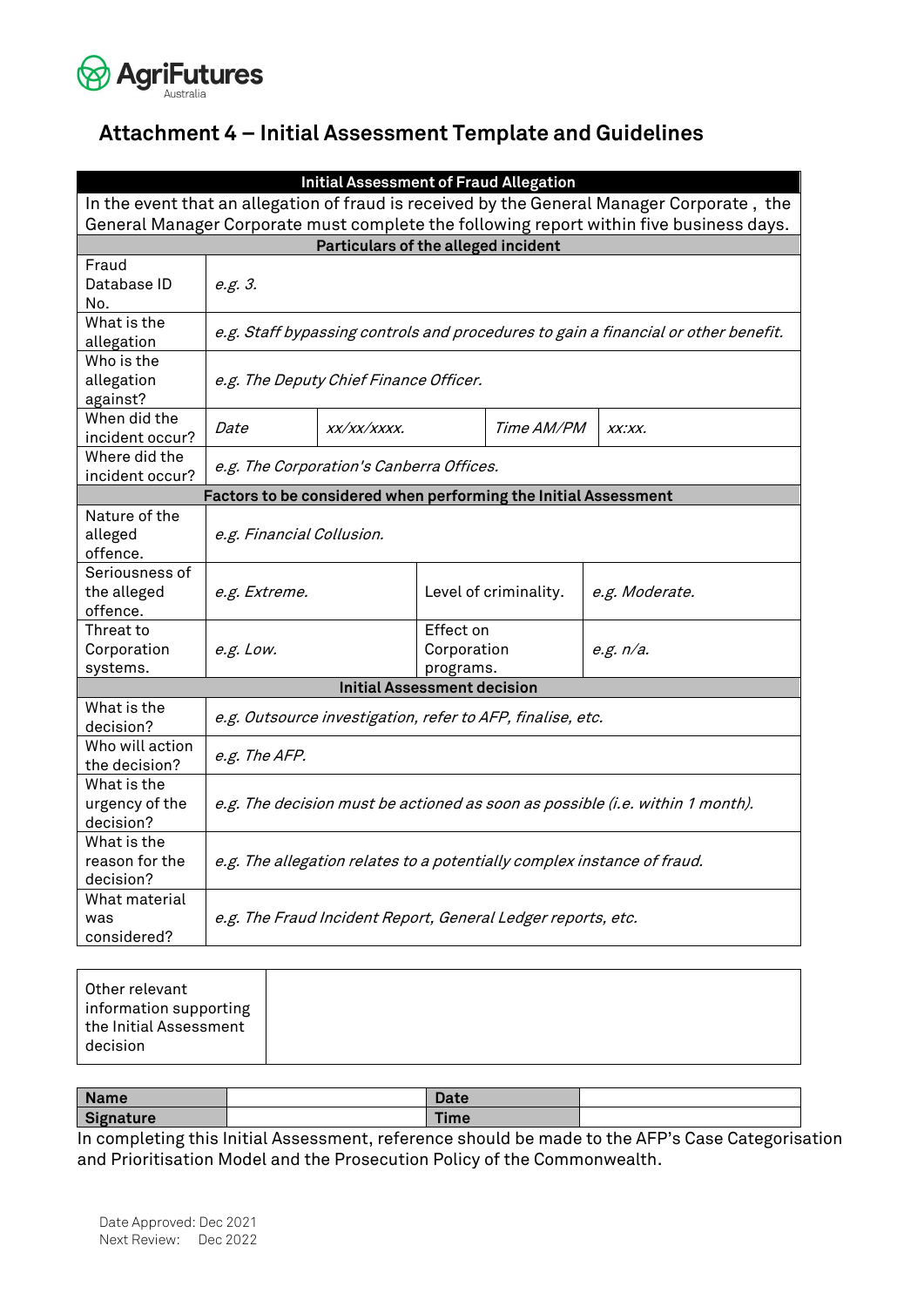

# **Guidelines for completing the Initial Assessment Template**

These guidelines outline the responsibilities of the Managing Director when completing an Initial Assessment after an allegation of fraud has been received.

| <b>Guideline</b>                                       | Requirement                                                                                                                                                                                                                                                                                                                                                                                                                                                                                 |
|--------------------------------------------------------|---------------------------------------------------------------------------------------------------------------------------------------------------------------------------------------------------------------------------------------------------------------------------------------------------------------------------------------------------------------------------------------------------------------------------------------------------------------------------------------------|
|                                                        | Upon the receipt of an allegation of fraud, the Managing Director (or<br>Chair of the Audit Committee) must record the details of the<br>allegation in the Fraud Database. Any evidence supporting the<br>allegation which is handled by the Managing Director (or Chair of the<br>Audit Committee) must be handled in accordance with Attachment 5<br>- Evidence Guidelines.                                                                                                               |
|                                                        | • Once the Fraud Database has been updated with the details of the<br>fraud allegation, the Managing Director (or Chair of the Audit<br>Committee) must complete an Initial Assessment Report. The Initial<br>Assessment Report must be completed within five business days of<br>the receipt of the allegation.                                                                                                                                                                            |
|                                                        | In order to make an informed decision when completing the Initial<br>Assessment, the Managing Director (or Chair of the Audit Committee)<br>may choose to obtain information from within the Corporation.<br>Evidence must not be collected where it may jeopardise future<br>investigations or alert the suspect to the allegation. Evidence must<br>collected in accordance with relevant legislative<br>be<br>and<br>organisational standards (e.g. Attachment 5 - Evidence Guidelines). |
|                                                        | Where the Managing Director (or Chair of the Audit Committee) is<br>considering finalising the allegation, it can be on the basis that:                                                                                                                                                                                                                                                                                                                                                     |
| <b>Initial</b><br><b>Assessment</b><br><b>Template</b> | $\circ$ No further action is required;<br>$\circ$ The allegation is unsubstantiated;<br>$\circ$ There is insufficient evidence; or<br>o An administrative remedy would be sufficient.                                                                                                                                                                                                                                                                                                       |
|                                                        | • Where the Managing Director (or Chair of the Audit Committee) is<br>considering performing an in-house investigation, the following<br>factors should be considered:                                                                                                                                                                                                                                                                                                                      |
|                                                        | $\circ$ Ability and capacity of the Corporation to undertake the<br>investigation (considering demands of other investigations<br>already commenced);<br>$\circ$ Corporation investigative priorities;                                                                                                                                                                                                                                                                                      |
|                                                        | o Legislative requirements;<br>$\circ$ Scope and size of the investigation; and<br>$\circ$ Whether an investigation would result in a conflict of interest if<br>undertaken by the Corporation itself.                                                                                                                                                                                                                                                                                      |
|                                                        | If the Managing Director (or Chair of the Audit Committee) is<br>considering referring the matter to the Australian Federal Police, the<br>AFP's Case Categorisation and Prioritisation Model should be used<br>to assist the consideration of the various issues which lead to the<br>acceptance, rejection, termination, finalisation or resourcing of<br>operational investigation matters by the AFP.                                                                                   |
|                                                        | The Fraud Database must be updated to reflect the results of the<br>Managing Director's (or Chair of the Audit Committees) Initial<br>Assessment.                                                                                                                                                                                                                                                                                                                                           |